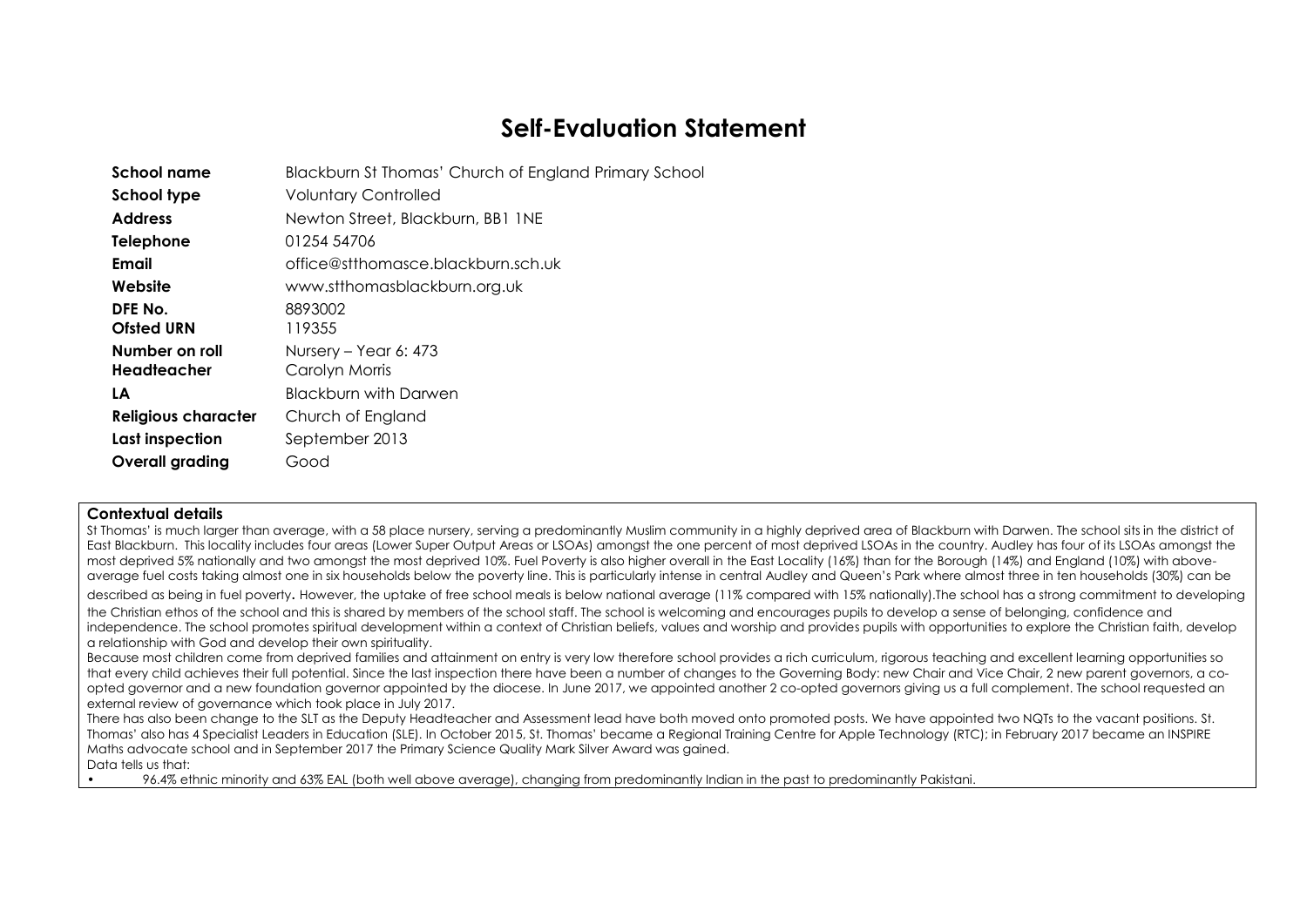• Percentage of pupils with SEN support is well above average (25% where the national is 12.2%) and the percentage of pupils with a statement or EHCP is also above national (3.1%) compared to 1.3%).

• The school population has been relatively stable, however, unusually there has been mobility for 2017 and an increase in admissions via fair access protocols.

| <b>Outcomes for pupils are good</b>                 |                                                                                                                                                                                                                                                                                                                                                                                                                                                                                                                                                                                                                                                                                                                                                                                                                                                                                                                                                                               |                               | The quality of teaching, learning and<br>assessment are good because                                                                                                                                                                                                                                                                                                                                                                                                                                                                                                                                                                                                                                                                                                                                                                                                                                                                                               |                                                                           | <b>Personal Development, behaviour and</b>                                                                                                                                                                                                                                                                                                                                                                                                                                                                                                                                                                                                                                                                                                                                                                                                                                                                                               |                                                     | <b>Effectiveness of Leadership and</b><br>management are good because                                                                                                                                                                                                                                                                                                                                                                                                                                                                                                                                                                                                                                                                                                                                                                                                                                                                                                                                                                                |
|-----------------------------------------------------|-------------------------------------------------------------------------------------------------------------------------------------------------------------------------------------------------------------------------------------------------------------------------------------------------------------------------------------------------------------------------------------------------------------------------------------------------------------------------------------------------------------------------------------------------------------------------------------------------------------------------------------------------------------------------------------------------------------------------------------------------------------------------------------------------------------------------------------------------------------------------------------------------------------------------------------------------------------------------------|-------------------------------|--------------------------------------------------------------------------------------------------------------------------------------------------------------------------------------------------------------------------------------------------------------------------------------------------------------------------------------------------------------------------------------------------------------------------------------------------------------------------------------------------------------------------------------------------------------------------------------------------------------------------------------------------------------------------------------------------------------------------------------------------------------------------------------------------------------------------------------------------------------------------------------------------------------------------------------------------------------------|---------------------------------------------------------------------------|------------------------------------------------------------------------------------------------------------------------------------------------------------------------------------------------------------------------------------------------------------------------------------------------------------------------------------------------------------------------------------------------------------------------------------------------------------------------------------------------------------------------------------------------------------------------------------------------------------------------------------------------------------------------------------------------------------------------------------------------------------------------------------------------------------------------------------------------------------------------------------------------------------------------------------------|-----------------------------------------------------|------------------------------------------------------------------------------------------------------------------------------------------------------------------------------------------------------------------------------------------------------------------------------------------------------------------------------------------------------------------------------------------------------------------------------------------------------------------------------------------------------------------------------------------------------------------------------------------------------------------------------------------------------------------------------------------------------------------------------------------------------------------------------------------------------------------------------------------------------------------------------------------------------------------------------------------------------------------------------------------------------------------------------------------------------|
| because                                             |                                                                                                                                                                                                                                                                                                                                                                                                                                                                                                                                                                                                                                                                                                                                                                                                                                                                                                                                                                               |                               |                                                                                                                                                                                                                                                                                                                                                                                                                                                                                                                                                                                                                                                                                                                                                                                                                                                                                                                                                                    |                                                                           | welfare of pupils are outstanding                                                                                                                                                                                                                                                                                                                                                                                                                                                                                                                                                                                                                                                                                                                                                                                                                                                                                                        |                                                     |                                                                                                                                                                                                                                                                                                                                                                                                                                                                                                                                                                                                                                                                                                                                                                                                                                                                                                                                                                                                                                                      |
| $\circ$<br>$\circ$<br>$\circ$<br>$\circ$<br>$\circ$ | In a wide range of subjects, the progress of<br>disadvantaged pupils, disabled pupils and<br>those with special educational needs<br>currently on roll is better than that of other<br>pupils with the same starting points.<br>Pupils read widely and often, with fluency<br>and comprehension appropriate to their<br>age.<br>Pupils' progress is at least average or<br>improving across most subject areas.<br>Overall progress of disadvantaged pupils,<br>disabled pupils and those with special<br>educational needs is at least average.<br>From different starting points, the<br>proportions of pupils making and<br>exceeding expected progress in English<br>and in mathematics are close to or above<br>national figures. The progress of the very<br>large majority of disadvantaged pupils is<br>similar to or improving in relation to other<br>pupils nationally.<br>Pupils are typically able to articulate their<br>knowledge and understanding clearly in | $\circ$<br>$\circ$<br>$\circ$ | Teachers use effective planning to help<br>pupils learn well. Time in lessons is used<br>productively. Pupils focus well on their<br>learning because teachers reinforce<br>expectations for conduct and set clear<br>tasks that challenge pupils.<br>In lessons, teachers develop, consolidate<br>and deepen pupils' knowledge,<br>understanding and skills. They give<br>sufficient time for pupils to review what<br>they are learning and to develop further.<br>Teachers identify and support effectively<br>those pupils who start to fall behind and<br>intervene quickly to help them to improve<br>their learning.<br>Teachers use their secure subject<br>knowledge to plan learning that sustains<br>pupils' interest and challenges their<br>thinking. They use questioning skilfully to<br>probe pupils' responses and they reshape<br>tasks and explanations so that pupils<br>better understand new concepts.<br>Teachers tackle misconceptions and | $\circ$<br>$\circ$<br>$\circ$<br>$\circ$<br>$\circ$<br>$\circ$<br>$\circ$ | because<br>Pupils are confident and self-assured. They<br>take pride in their work, their school and<br>their appearance.<br>Pupils' attitudes to all aspects of their<br>learning are consistently positive. These<br>positive attitudes have a good impact on<br>the progress they make.<br>Pupils show respect for others' ideas and<br>views.<br>Teachers and other adults are quick to<br>tackle the rare use of derogatory or<br>aggressive language and always<br>challenge stereotyping.<br>Teachers and other adults promote clear<br>messages about the impact of bullying and<br>prejudiced behaviour on pupils' well-being.<br>Pupils conduct themselves well throughout<br>the day, including at lunchtimes.<br>The school is an orderly environment. Pupils<br>respond quickly to instructions and requests<br>from staff, allowing lessons to flow smoothly<br>and without interruption. Low-level<br>disruption is rare. | $\circ$<br>$\circ$<br>$\circ$<br>$\circ$<br>$\circ$ | Leaders set high expectations of pupils and<br>staff. They lead by example to create a culture<br>of respect and tolerance.<br>The positive relationships between leaders, staff<br>and pupils support the progress of all pupils at<br>the school.<br>Leaders and governors are ambitious for all<br>pupils and promote improvement effectively.<br>Leaders and governors have an accurate and<br>comprehensive understanding of the quality of<br>education at the school. This helps them plan,<br>monitor and refine actions to improve all key<br>aspects of the school's work.<br>Teaching is consistently strong across the<br>school or, where it is not, it is improving rapidly.<br>The broad and balanced curriculum provides<br>a wide range of opportunities for pupils to<br>learn. This supports pupils' good progress. The<br>curriculum also contributes well to pupils'<br>behaviour and welfare, including their physical,<br>mental and personal well-being, safety and<br>spiritual, moral, social and cultural<br>development. |
|                                                     | an age-appropriate way. They can hold<br>thoughtful conversations about them with<br>each other and adults.                                                                                                                                                                                                                                                                                                                                                                                                                                                                                                                                                                                                                                                                                                                                                                                                                                                                   | $\circ$                       | build on pupils' strengths.<br>Teachers expect and encourage all<br>pupils to work with positive attitudes so<br>that they can apply themselves and<br>make strong progress.                                                                                                                                                                                                                                                                                                                                                                                                                                                                                                                                                                                                                                                                                                                                                                                       | $\circ$<br>$\circ$                                                        | Parents, staff and pupils have no well-<br>founded concerns about personal<br>development, behaviour and welfare.<br>Pupils are safe and feel safe. They have<br>opportunities to learn how to keep<br>themselves safe.                                                                                                                                                                                                                                                                                                                                                                                                                                                                                                                                                                                                                                                                                                                  | $\circ$<br>$\circ$<br>$\circ$                       | Leaders consistently promote fundamental<br>British values and pupils' spiritual, moral, social<br>and cultural development.<br>Leaders promote equality of opportunity and<br>diversity, resulting in a positive school culture.<br>Safeguarding is effective.                                                                                                                                                                                                                                                                                                                                                                                                                                                                                                                                                                                                                                                                                                                                                                                      |
|                                                     | To be outstanding we need to                                                                                                                                                                                                                                                                                                                                                                                                                                                                                                                                                                                                                                                                                                                                                                                                                                                                                                                                                  |                               | To be outstanding we need to                                                                                                                                                                                                                                                                                                                                                                                                                                                                                                                                                                                                                                                                                                                                                                                                                                                                                                                                       |                                                                           | To remain outstanding we need to                                                                                                                                                                                                                                                                                                                                                                                                                                                                                                                                                                                                                                                                                                                                                                                                                                                                                                         |                                                     | To be outstanding we need to                                                                                                                                                                                                                                                                                                                                                                                                                                                                                                                                                                                                                                                                                                                                                                                                                                                                                                                                                                                                                         |
| $\circ$                                             | Ensure all groups of pupils, including<br>disadvantaged pupils, make rapid progress<br>especially in reading to the end of key stage<br>2 in test conditions.                                                                                                                                                                                                                                                                                                                                                                                                                                                                                                                                                                                                                                                                                                                                                                                                                 | $\circ$                       | Ensure that our assessment systems<br>effectively enhance pupils' learning<br>through accurate identification of both<br>pupils' attainment and their learning                                                                                                                                                                                                                                                                                                                                                                                                                                                                                                                                                                                                                                                                                                                                                                                                     | $\circ$                                                                   | We need to ensure that pupils' learning<br>behaviours have a greater impact on their<br>outcomes in lessons, resulting in higher<br>levels of achievement over time.                                                                                                                                                                                                                                                                                                                                                                                                                                                                                                                                                                                                                                                                                                                                                                     | $\circ$<br>$\circ$                                  | Provide opportunities for children to explore<br>statements at a greater depth. Ensure<br>learning is deep before moving children on.<br>The leadership team is aware of the need to                                                                                                                                                                                                                                                                                                                                                                                                                                                                                                                                                                                                                                                                                                                                                                                                                                                                 |
| $\circ$                                             | Maintain outcomes in phonics.                                                                                                                                                                                                                                                                                                                                                                                                                                                                                                                                                                                                                                                                                                                                                                                                                                                                                                                                                 |                               | needs.                                                                                                                                                                                                                                                                                                                                                                                                                                                                                                                                                                                                                                                                                                                                                                                                                                                                                                                                                             |                                                                           |                                                                                                                                                                                                                                                                                                                                                                                                                                                                                                                                                                                                                                                                                                                                                                                                                                                                                                                                          |                                                     | move standards to a position of being                                                                                                                                                                                                                                                                                                                                                                                                                                                                                                                                                                                                                                                                                                                                                                                                                                                                                                                                                                                                                |

## **Summary Evaluation**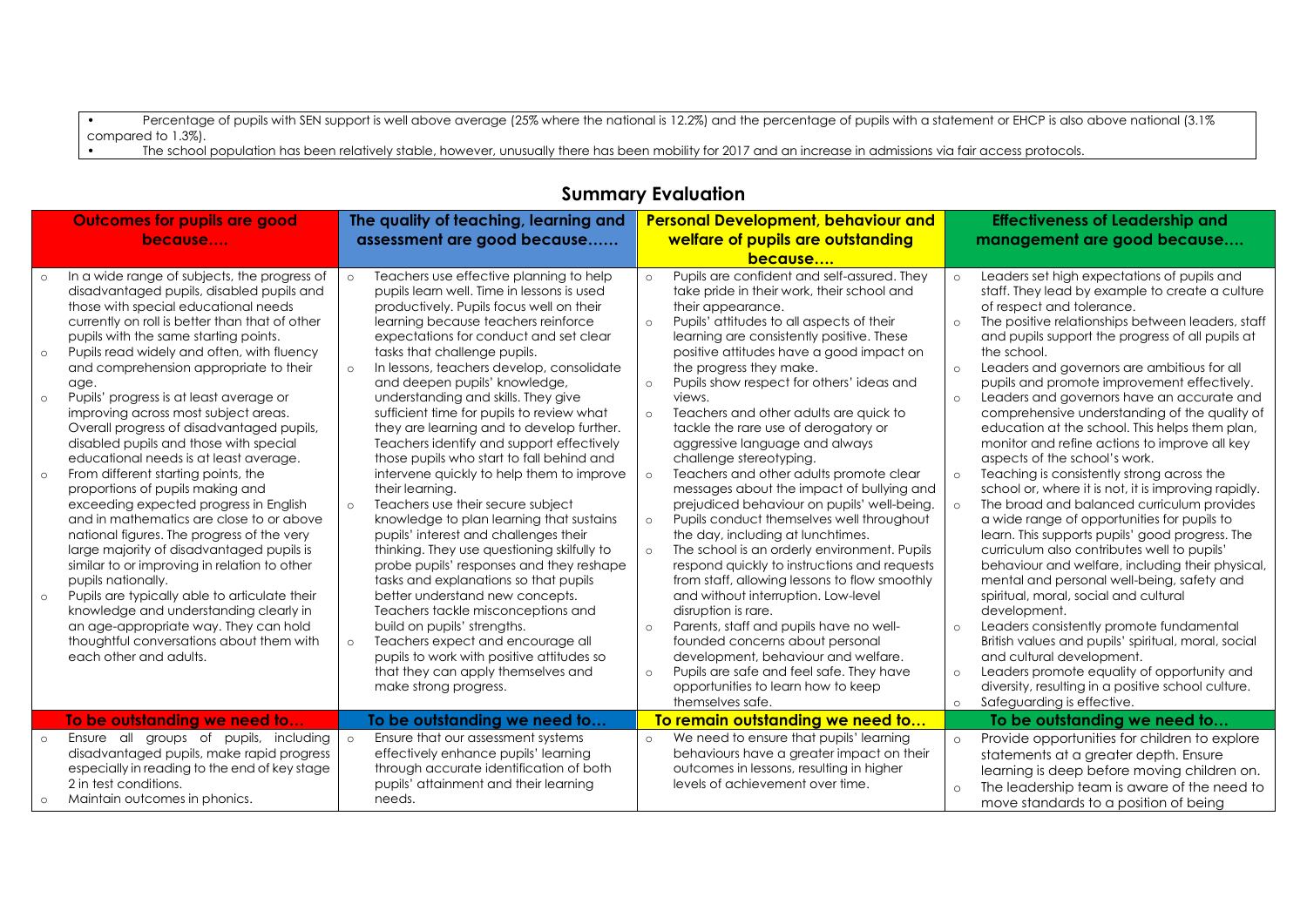|                                                                                                                                                                                                                                                                             |  |  | consistently above national average in<br>reading. |  |  |  |
|-----------------------------------------------------------------------------------------------------------------------------------------------------------------------------------------------------------------------------------------------------------------------------|--|--|----------------------------------------------------|--|--|--|
| <b>Overall effectiveness</b>                                                                                                                                                                                                                                                |  |  |                                                    |  |  |  |
| • We believe this is a GOOD school because we evaluate all the areas above as being at least good. The provision for EY is OUTSTANDING. The SMSC development  <br>. The second contract is a second contract of the second contract of the second contract of $\mathcal{L}$ |  |  |                                                    |  |  |  |

of our pupils and their awareness of both Christian and British values are a strength of our work.

| <b>Attainment and Progress</b><br>We need to ensure all groups of pupils,<br>$\bullet$<br>Attainment - Year 6<br>progress especially in reading to the end of<br>key stage 2 in test conditions.<br><b>EYFS</b> exit<br>$Yr 2 - 2c +$<br><b>EYFS</b> entry<br>$Yr2 - L3$<br>GD<br>Year 6<br>$exp +$<br>75%<br>7%<br>5.3%<br>Reading<br>$6\%$<br>$CLLD - 35%$<br>60%<br>$2\%$<br>75%<br>75%<br>Maths<br><b>NUM - 73%</b><br>18%<br>10%<br>75%<br>12%<br>5%<br>81%<br>10%<br>Writing<br>$CLLD - 35%$<br>KS1 to KS2 Progress Scores 2017<br>Reading<br>$-2.4$<br>Writing<br>$+6.0$<br>Mathematics<br>$-0.4$ |  |  |  | Outcomes for Pupils are good because |  |  |                                            | To be outstanding we need to |
|----------------------------------------------------------------------------------------------------------------------------------------------------------------------------------------------------------------------------------------------------------------------------------------------------------------------------------------------------------------------------------------------------------------------------------------------------------------------------------------------------------------------------------------------------------------------------------------------------------|--|--|--|--------------------------------------|--|--|--------------------------------------------|------------------------------|
| The evidence suggests that our children make good overall progress from entry to exit. Cohorts of<br>children come into school below national expectations and leave at the end of Year 6 being in line or<br>above the national average. This remains the same for 2017, however there has been a dip in test<br>results in reading.                                                                                                                                                                                                                                                                    |  |  |  |                                      |  |  |                                            |                              |
|                                                                                                                                                                                                                                                                                                                                                                                                                                                                                                                                                                                                          |  |  |  |                                      |  |  | including disadvantaged pupils, make rapid |                              |
|                                                                                                                                                                                                                                                                                                                                                                                                                                                                                                                                                                                                          |  |  |  |                                      |  |  |                                            |                              |
|                                                                                                                                                                                                                                                                                                                                                                                                                                                                                                                                                                                                          |  |  |  |                                      |  |  |                                            |                              |
|                                                                                                                                                                                                                                                                                                                                                                                                                                                                                                                                                                                                          |  |  |  |                                      |  |  |                                            |                              |
|                                                                                                                                                                                                                                                                                                                                                                                                                                                                                                                                                                                                          |  |  |  |                                      |  |  |                                            |                              |
|                                                                                                                                                                                                                                                                                                                                                                                                                                                                                                                                                                                                          |  |  |  |                                      |  |  |                                            |                              |
|                                                                                                                                                                                                                                                                                                                                                                                                                                                                                                                                                                                                          |  |  |  |                                      |  |  |                                            |                              |
|                                                                                                                                                                                                                                                                                                                                                                                                                                                                                                                                                                                                          |  |  |  |                                      |  |  |                                            |                              |
|                                                                                                                                                                                                                                                                                                                                                                                                                                                                                                                                                                                                          |  |  |  |                                      |  |  |                                            |                              |
|                                                                                                                                                                                                                                                                                                                                                                                                                                                                                                                                                                                                          |  |  |  |                                      |  |  |                                            |                              |
|                                                                                                                                                                                                                                                                                                                                                                                                                                                                                                                                                                                                          |  |  |  |                                      |  |  |                                            |                              |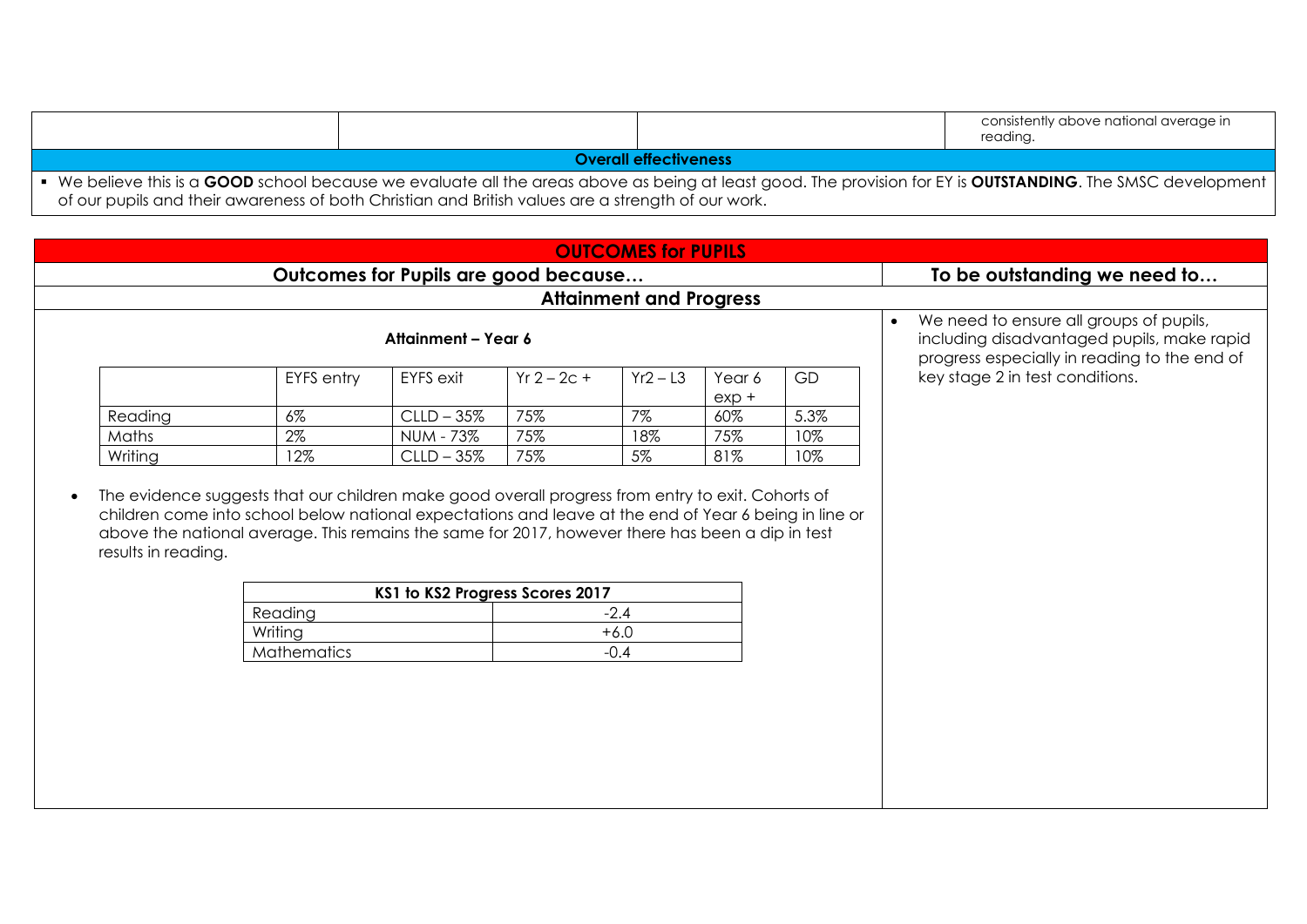| <b>Attainment - Year 2</b> |  |  |
|----------------------------|--|--|
|----------------------------|--|--|

|         | EYFS entry<br>(taken from<br>Nursery exit) | EYFS exit | $Yr$ 2- $FXP+$ | Yr2 GD |
|---------|--------------------------------------------|-----------|----------------|--------|
| Reading | 52%                                        | 68%       | 81%            | 4%     |
| Maths   | 42%                                        | 71%       | 75%            | 25%    |
| Writing | 59%                                        | 68%       | 72%            | 4%     |

 Our attainment by the end of KS1 in 2017 was 65% achieving the expected standard in RWM. From starting points we believe this is strong progress and indicative of at least Good progress to the end of this key stage.

 Every cohort in the school is tracked using target tracker (introduced September 2016) very carefully against year group expectations .Our new tracking system accommodates the changes within the National Curriculum outcomes for each year group and allows us to close the gaps in learning and plan accordingly.

- Outcomes show us that:
- This supports our judgement of good progress, but shows that progress in reading is an area to improve.
- The 2017 inspection dashboard, ASP, FFT aspire dashboard and the Local Authority Data Profile will enable us to evaluate progress in more detail.

| <b>Standards</b>                                                                                     |                                          |
|------------------------------------------------------------------------------------------------------|------------------------------------------|
| Key Stage 2                                                                                          | Key Stage 2                              |
| From entry data, 6% of children were at age related expectations for reading; 12% for writing and 2% | The percentages of pupils attaining the  |
| for maths.                                                                                           | expected standard is close to emerging   |
| In reading the percentage of pupils reaching the expected standard for reading in 2017 (60%) was     | national. Reading was not as strong      |
| below the emerging national average of 71%. 9% of children narrowly missed age related expectation.  | however there has been an                |
| 5.3% of pupils achieved the higher standard in reading. This shows that reading is a key focus for   | improvement on the previous year. We     |
| development. The average scale score was also lowest for compared to other subjects at 100.          | therefore need to ensure more pupils are |
| However, teacher assessments demonstrated that 72% of pupils were working at age related             | working at the expected standard in test |
| expectations.                                                                                        | conditions and at greater depth in       |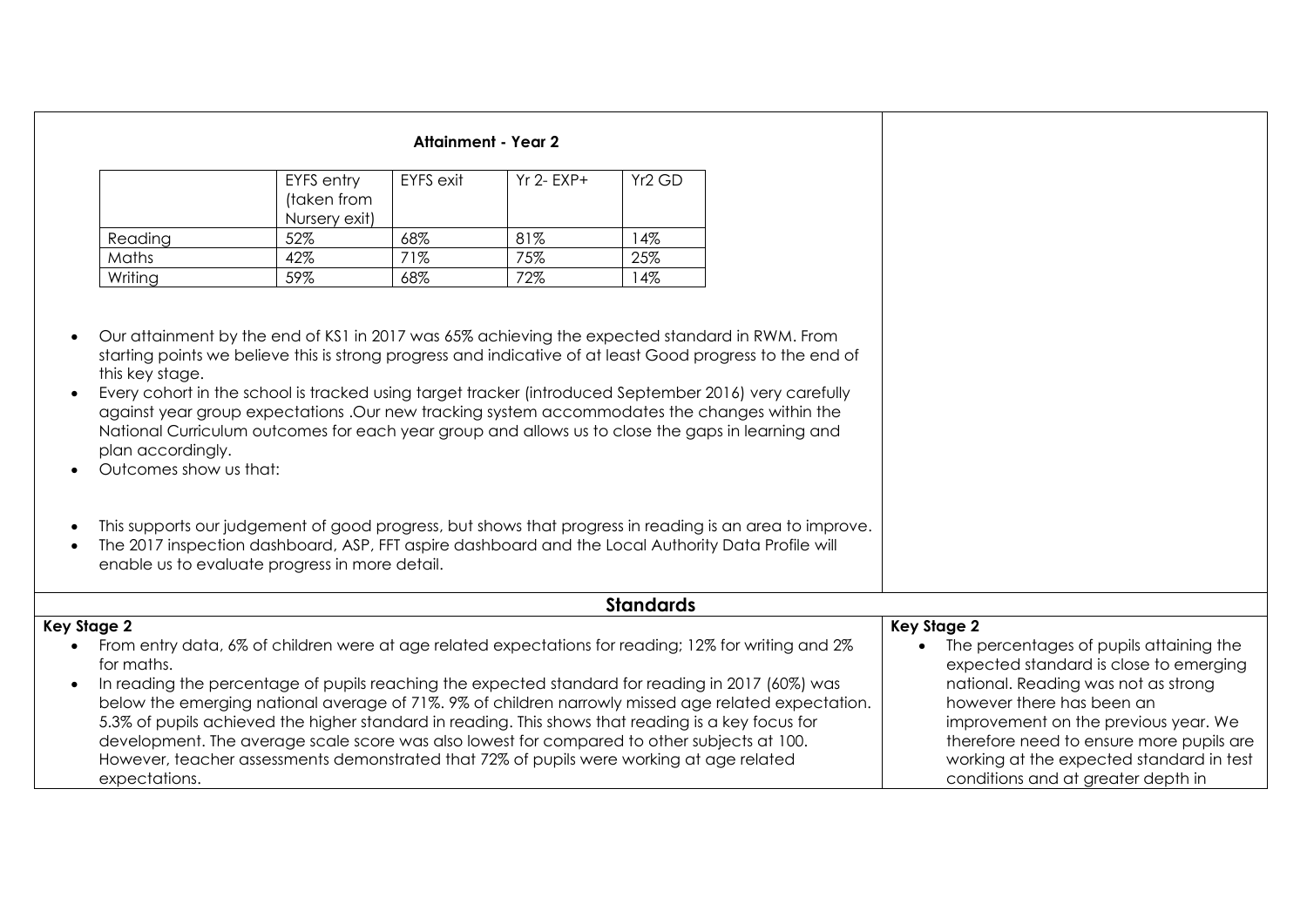- In writing the proportion of pupils achieving the expected standard for writing in 2017 was 81%. This was higher than the emerging national average of 76%. The percentage of children reaching the higher standard in writing (10%) was lower than the emerging national average of 17.7%, however this is a 3.2% increase on the 2016 result. This supports our judgement of Good attainment in this subject, and we acknowledge that we need a greater proportion working at greater depth in current cohorts.
- In maths 75% of pupils achieved the expected standard in 2017. This was is in line with the emerging national average of 75%. The proportion of pupils achieving the higher standard in maths was 9%. The average scaled score was 102.
- For GPS 72% of pupils achieved the expected standard in 2017. This was close to the emerging national average of 77%. The proportion of pupils achieving the higher standard in GPS was 16%. The average scaled score was 103.
- Our predictions for current cohorts: **2017-18 Year 6 Predictions** 
	- Reading 75% Expected + Writing 85% Expected + Maths 80% Expected + Reading/Wring/Maths – 70%

We have a range of evidence to show that these predictions are realistic and will be underpinned by the improvement to the teaching, learning and assessment implemented during this academic year to raise standards in reading in particular. (Specifically test technique and stamina, quantity of reading and precision of answers.)

#### **Key Stage 1**

- The KS1 standards have compared favourably with the national average for the past three years showing good progress from starting points. In 2017 teacher assessments for writing (72%) and for reading (81%) were still above emerging national. In maths it was 75% at expected or GDS.
- In 2017 the percentages working at GDS were 14% in reading, 25% maths and 14% in writing. We need to improve the proportion working at GDS in future years in reading.
- The proportion attaining RWM combined was 65% and is a proportion we will work to improve.

### **2017-18 Year 2 Predictions**

| Reading | 80% Expected + |
|---------|----------------|
| Writing | 74% Expected + |
| Maths   | 76% Expected + |

current cohorts by the time they finish KS2.

#### **Key Stage 1**

• We need to ensure that an even higher % of pupils are working at the expected standard combined and also increase the proportions working at greater depth by the end of KS1 in reading.

#### **Key Stage 1 Phonics check**

• We need to maintain the very high standards met in 2017 for current cohorts.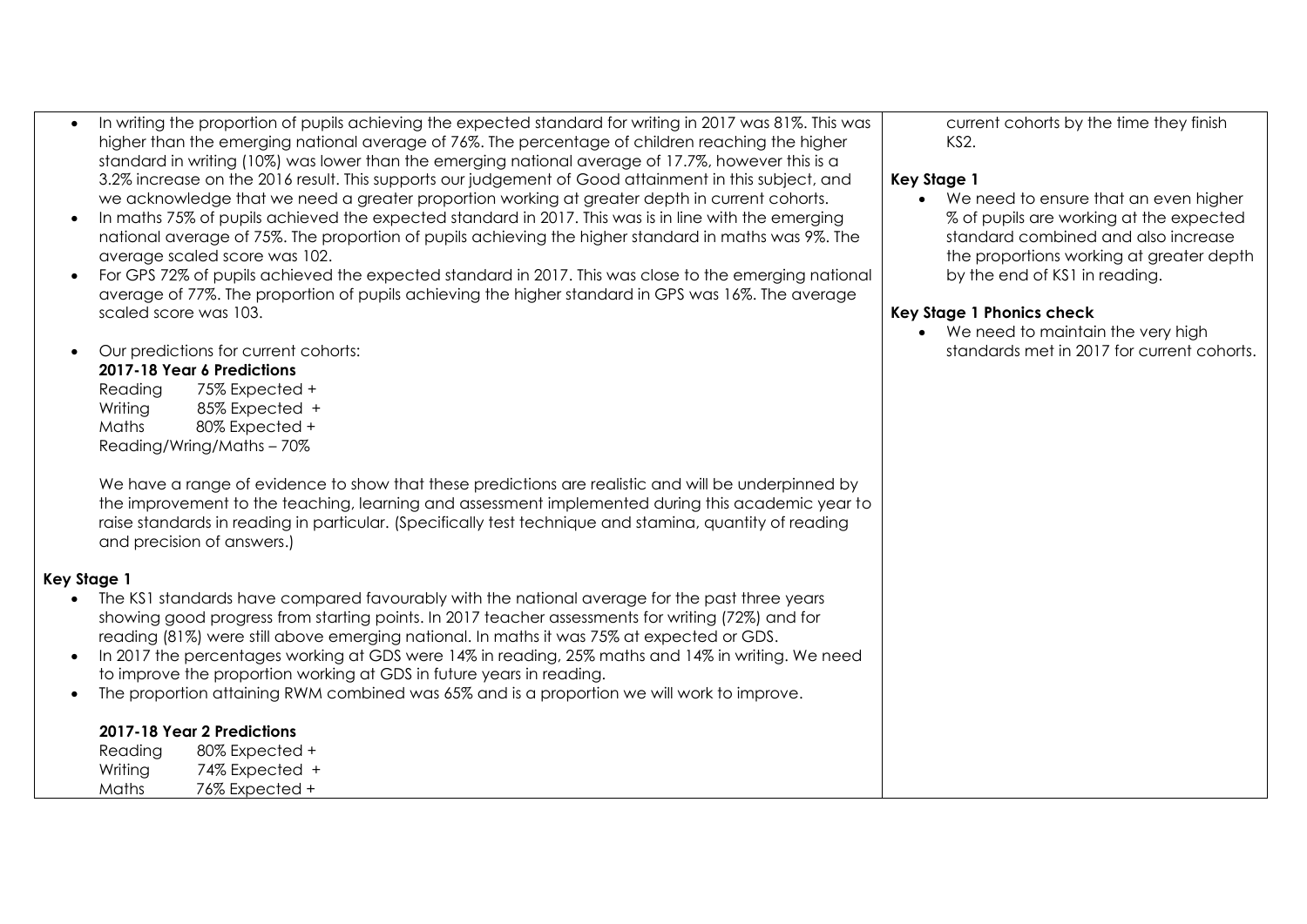| Reading/Wring/Maths-67%                                                                                                                                                                                                                                                                                                                                                                                                                                                                                                                                                                                                                                                                                                                                                                                                                                                                                                                                                                                                                                                                                                |                                                                                                                                                                                                                                                                                                       |
|------------------------------------------------------------------------------------------------------------------------------------------------------------------------------------------------------------------------------------------------------------------------------------------------------------------------------------------------------------------------------------------------------------------------------------------------------------------------------------------------------------------------------------------------------------------------------------------------------------------------------------------------------------------------------------------------------------------------------------------------------------------------------------------------------------------------------------------------------------------------------------------------------------------------------------------------------------------------------------------------------------------------------------------------------------------------------------------------------------------------|-------------------------------------------------------------------------------------------------------------------------------------------------------------------------------------------------------------------------------------------------------------------------------------------------------|
|                                                                                                                                                                                                                                                                                                                                                                                                                                                                                                                                                                                                                                                                                                                                                                                                                                                                                                                                                                                                                                                                                                                        |                                                                                                                                                                                                                                                                                                       |
| <b>Year 1 Phonics Check</b><br>In 2015 only 47% of our pupils met the expected standard, 30% below national. However, in 2016 we<br>$\bullet$<br>had improved standards considerably, resulting in 94.9% of pupils meeting the standard. This shows a<br>rapid improvement from the previous year. This has been sustained in 2017 by achieving 90%, which is<br>well above the emerging national.<br>In 2017, the percentage of Year 1 girls achieving the expected level was 12.2% above the emerging<br>$\bullet$<br>national average, with boys 7.4% above. This shows girls out performing boys, however it was very<br>strong for both groups.<br>In 2017, 89% (8/9) of disadvantaged pupils met the standard. Showing the positive impact of Pupil<br>$\bullet$<br>Premium grants and outcomes for this cohort.                                                                                                                                                                                                                                                                                                 |                                                                                                                                                                                                                                                                                                       |
| 2017 - 18 Phonics Predictions                                                                                                                                                                                                                                                                                                                                                                                                                                                                                                                                                                                                                                                                                                                                                                                                                                                                                                                                                                                                                                                                                          |                                                                                                                                                                                                                                                                                                       |
| Phonics 92%                                                                                                                                                                                                                                                                                                                                                                                                                                                                                                                                                                                                                                                                                                                                                                                                                                                                                                                                                                                                                                                                                                            |                                                                                                                                                                                                                                                                                                       |
| <b>External Moderations</b><br>Successful Local Authority Moderations took place during the summer term for Key Stage 2 writing and<br>$\bullet$<br>the Foundation Stage.                                                                                                                                                                                                                                                                                                                                                                                                                                                                                                                                                                                                                                                                                                                                                                                                                                                                                                                                              |                                                                                                                                                                                                                                                                                                       |
| <b>Groups</b>                                                                                                                                                                                                                                                                                                                                                                                                                                                                                                                                                                                                                                                                                                                                                                                                                                                                                                                                                                                                                                                                                                          |                                                                                                                                                                                                                                                                                                       |
| For KS2 overall our FSM pupils, Pupil Premium, Girls (especially Pakistani girls) achieved expected or<br>$\bullet$<br>above in Reading, Writing and Maths combined.<br>SEN support achieved close to the emerging national.<br>Pakistani boys will be a key focus as they did not perform as well. In light of this, Urdu speaking parental<br>$\bullet$<br>workshops have been organised.<br>Progress was strongest for FSM pupils in maths and particularly strong in GPS. This shows PPG had an<br>$\bullet$<br>impact on progress but we still have to improve attainment.<br>In reading there was an attainment gap between Disadvantaged Pupils and other pupils of 14.0<br>$\bullet$<br>percentage points with 45.5% of Disadvantaged Pupils reaching the expected standard compared<br>with 59.5% for other Pupils. Any similar gap needs to be addressed in current cohorts.<br>In writing, boys also performed better than girls in achieving the expected standard for writing in 2016<br>$\bullet$<br>by a margin of 8 percentage points with 86% of girls reaching the standard compared to 94% of boys. | We need to improve attainment for specific<br>groups of pupils in both key stages to ensure<br>we meet emerging national overall from<br>2017.<br>There are some gaps in attainment between<br>$\bullet$<br>disadvantaged pupils and other pupils that<br>we need to address.<br>Awaiting publication |
|                                                                                                                                                                                                                                                                                                                                                                                                                                                                                                                                                                                                                                                                                                                                                                                                                                                                                                                                                                                                                                                                                                                        | of data                                                                                                                                                                                                                                                                                               |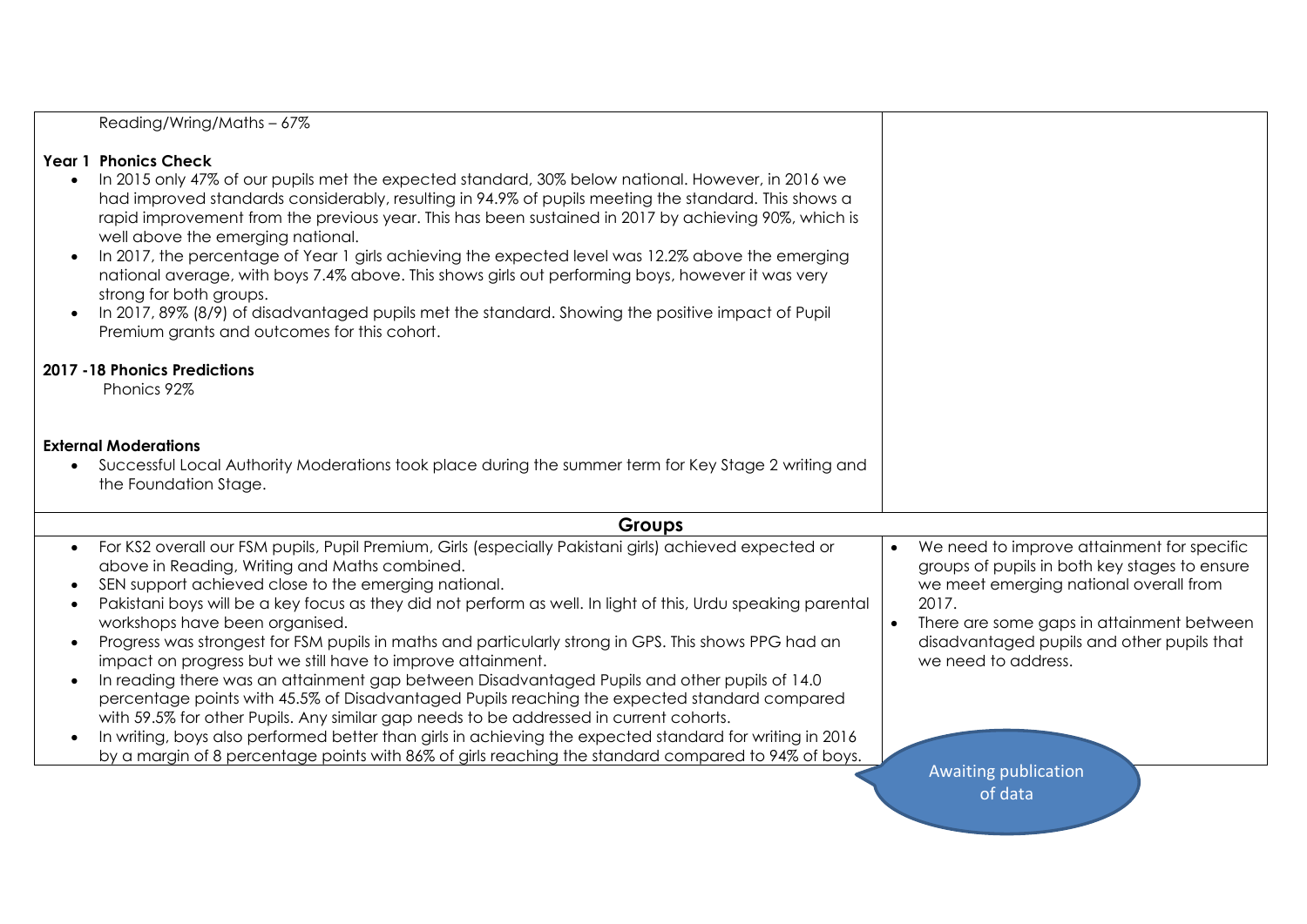| In writing a lower percentage of Disadvantaged Pupils (90.9%) reached the expected standard<br>compared to other pupils (97.3%). This shows PPG has not been as effective for these pupils and is an<br>aspect we need to monitor carefully in current cohorts.   |  |
|-------------------------------------------------------------------------------------------------------------------------------------------------------------------------------------------------------------------------------------------------------------------|--|
| In GPS, girls performed within 1% of the boys in achieving the expected standard for GPS in 2016 with<br>80.65% of girls reaching the standard compared to 81.08% of boys showing no gap between the<br>groups as a result of effective teaching for both groups. |  |
| In GPS a lower percentage of Disadvantaged Pupils (68.2%) reached the expected standard<br>compared to other pupils (81.1%). This shows PPG has not been as effective as we hoped for these<br>pupils.                                                            |  |
| In maths a higher percentage of boys (73%) reached the expected standard when compared to girls<br>(65%). We need to address this gap where it exists in current cohorts                                                                                          |  |
| In maths, attainment 77.3% of disadvantaged Pupils met the expected standard and was below that<br>of other pupils (81.1%). This is a gap is comparatively small but still needs to be addressed in current<br>cohorts.                                           |  |
| We believe that this information supports our judgement of Good overall for outcomes for groups, but<br>we need to successfully address the differences seen above between respective groups before<br>judging ourselves outstanding in this area.                |  |

| THE QUALITY OF TEACHING, LEARNING and ASSESSMENT                                                                                                                                                                                                                                                                                                                                                                                                                                                                                                                                                                                                                                                                                                              |                                                                                                                                                                                                                                     |  |  |  |
|---------------------------------------------------------------------------------------------------------------------------------------------------------------------------------------------------------------------------------------------------------------------------------------------------------------------------------------------------------------------------------------------------------------------------------------------------------------------------------------------------------------------------------------------------------------------------------------------------------------------------------------------------------------------------------------------------------------------------------------------------------------|-------------------------------------------------------------------------------------------------------------------------------------------------------------------------------------------------------------------------------------|--|--|--|
| Teaching, Learning and Assessment are good because                                                                                                                                                                                                                                                                                                                                                                                                                                                                                                                                                                                                                                                                                                            | To be outstanding we need to                                                                                                                                                                                                        |  |  |  |
| <b>Teaching over time</b>                                                                                                                                                                                                                                                                                                                                                                                                                                                                                                                                                                                                                                                                                                                                     |                                                                                                                                                                                                                                     |  |  |  |
| Analysis of pupils' books tells us that teaching is having a positive impact on the short and long term<br>progress being made by pupils. The quality of pupils' workbooks shows improvement over a short and<br>long term and this has been the case over the past few years which gives us confidence in knowing<br>that teaching is having a positive impact. Children's books are well presented and reflect a good level<br>of challenge.<br>Greater knowledge of year group expectations, as set out in the National Curriculum, has helped<br>teachers appreciate what pupils need to be able to do before the end of each academic year. The<br>use of Target Tracker has ensured that teachers are able to effectively plan lessons in order to move | Quality first teaching needs to be<br>embedded so there is clear evidence<br>of the impact on pupil outcomes,<br>raising attainment and focusing on<br>narrowing any attainment gaps<br>between identified groups (e.g.<br>gender). |  |  |  |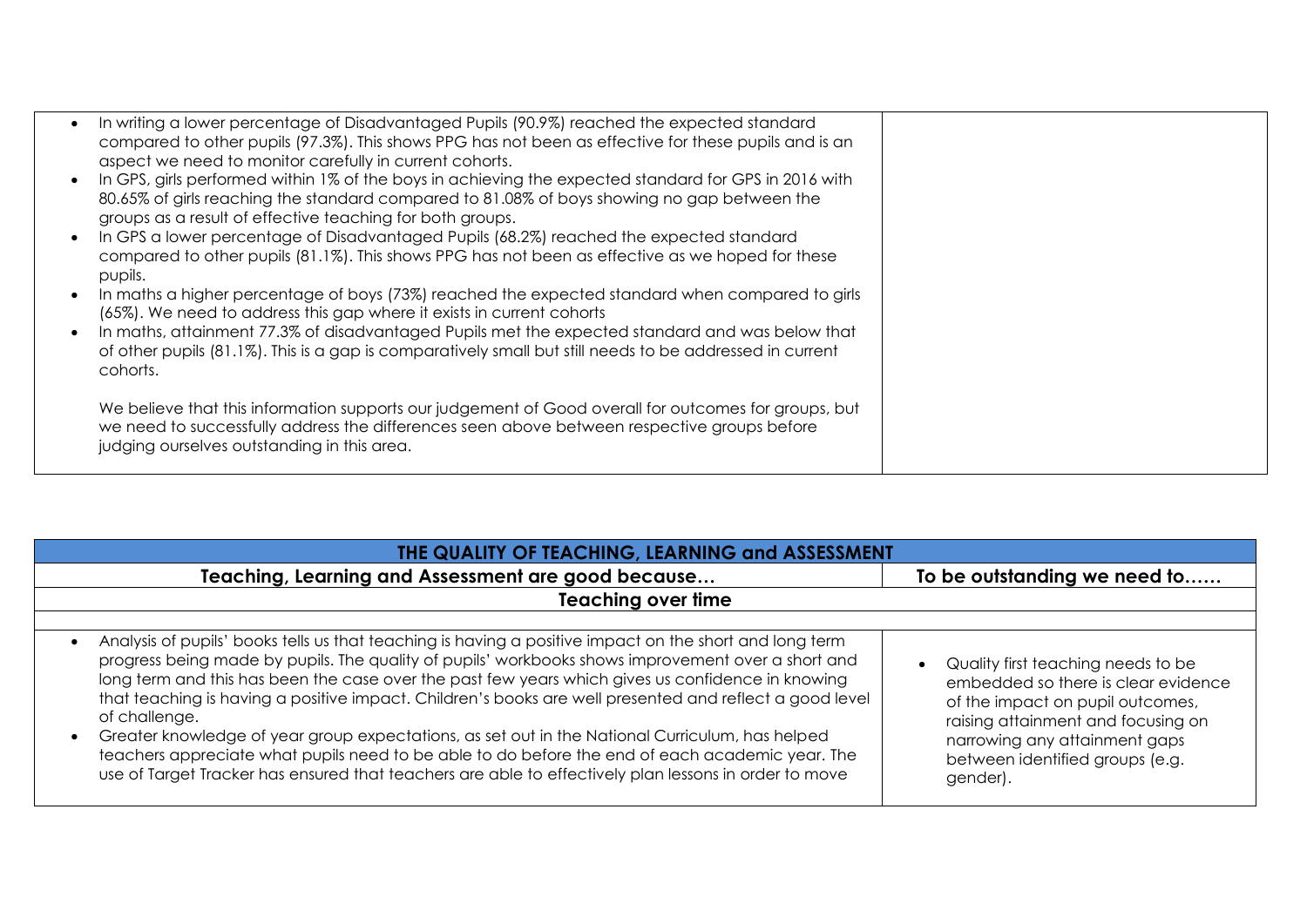| learning forward. Teachers regularly check pupils understanding within lessons, giving clear and timely<br>support.<br>Regular scrutiny of work, in a targeted way, has helped to raise staff awareness about the new<br>$\bullet$<br>expectations in relation to teaching judgements. This has really helped to focus staff attention on<br>ensuring books are well presented and that pupils are able to talk about what they have done<br>recently to improve their learning. Pupils are given feedback and are able to use this effectively.<br>Classroom organisation is good and lessons run smoothly enabling children to learn well. There are<br>positive working relationships between learners and staff that contribute to the high quality of learning.<br>Additional adults in the classroom are used well. They are well briefed and support pupils effectively,<br>including disabled pupils and those who have special educational needs. Pupils who benefit from the<br>pupil premium funding are also well supported in different ways to promote good progress.<br>Observation shows that as a result of the good or better teaching children are active and<br>$\bullet$<br>independent learners. They are highly engaged in stimulating learning activities and are eager to<br>identify ways of improving their work. Children demonstrate resilience, concentration and<br>determination in lessons and beyond. |  |  |  |  |  |  |
|-----------------------------------------------------------------------------------------------------------------------------------------------------------------------------------------------------------------------------------------------------------------------------------------------------------------------------------------------------------------------------------------------------------------------------------------------------------------------------------------------------------------------------------------------------------------------------------------------------------------------------------------------------------------------------------------------------------------------------------------------------------------------------------------------------------------------------------------------------------------------------------------------------------------------------------------------------------------------------------------------------------------------------------------------------------------------------------------------------------------------------------------------------------------------------------------------------------------------------------------------------------------------------------------------------------------------------------------------------------------------------------------------------------------------------------------|--|--|--|--|--|--|
| <b>Teaching Standards</b>                                                                                                                                                                                                                                                                                                                                                                                                                                                                                                                                                                                                                                                                                                                                                                                                                                                                                                                                                                                                                                                                                                                                                                                                                                                                                                                                                                                                               |  |  |  |  |  |  |
| The teaching standards are being met by all staff. This is central to the school's consideration when<br>$\bullet$<br>assessing the quality of teaching and during performance management of staff.<br>In the academic year 2016/2017 the quality of teaching and learning was at least good but was closer<br>to the outstanding grade descriptor.<br>Outstanding - 59%<br>$Good-41%$<br>We have eradicated inadequate teaching.<br>For 2017, we have appointed two NQTs for vacant posts and we recognise the need for effective<br>$\bullet$<br>mentoring. We also acknowledge that this may change the profile of teaching in the short term.                                                                                                                                                                                                                                                                                                                                                                                                                                                                                                                                                                                                                                                                                                                                                                                       |  |  |  |  |  |  |
| <b>High Expectations</b>                                                                                                                                                                                                                                                                                                                                                                                                                                                                                                                                                                                                                                                                                                                                                                                                                                                                                                                                                                                                                                                                                                                                                                                                                                                                                                                                                                                                                |  |  |  |  |  |  |
| Teacher expectations are extremely high and lead to children's high expectations of themselves. Peer<br>$\bullet$<br>assessment, children's feedback and conferencing are well established and reinforce children's active<br>learning habits.<br>Teachers for each age group are confident with the national expectations for the year group they<br>teach and that all objectives can be traced back to link directly to year group expectations.<br>There is evidence that the teachers are moving towards the principle of 'teaching to the top' as<br>outlined in the National Curriculum's recommendations, especially in mathematics.                                                                                                                                                                                                                                                                                                                                                                                                                                                                                                                                                                                                                                                                                                                                                                                            |  |  |  |  |  |  |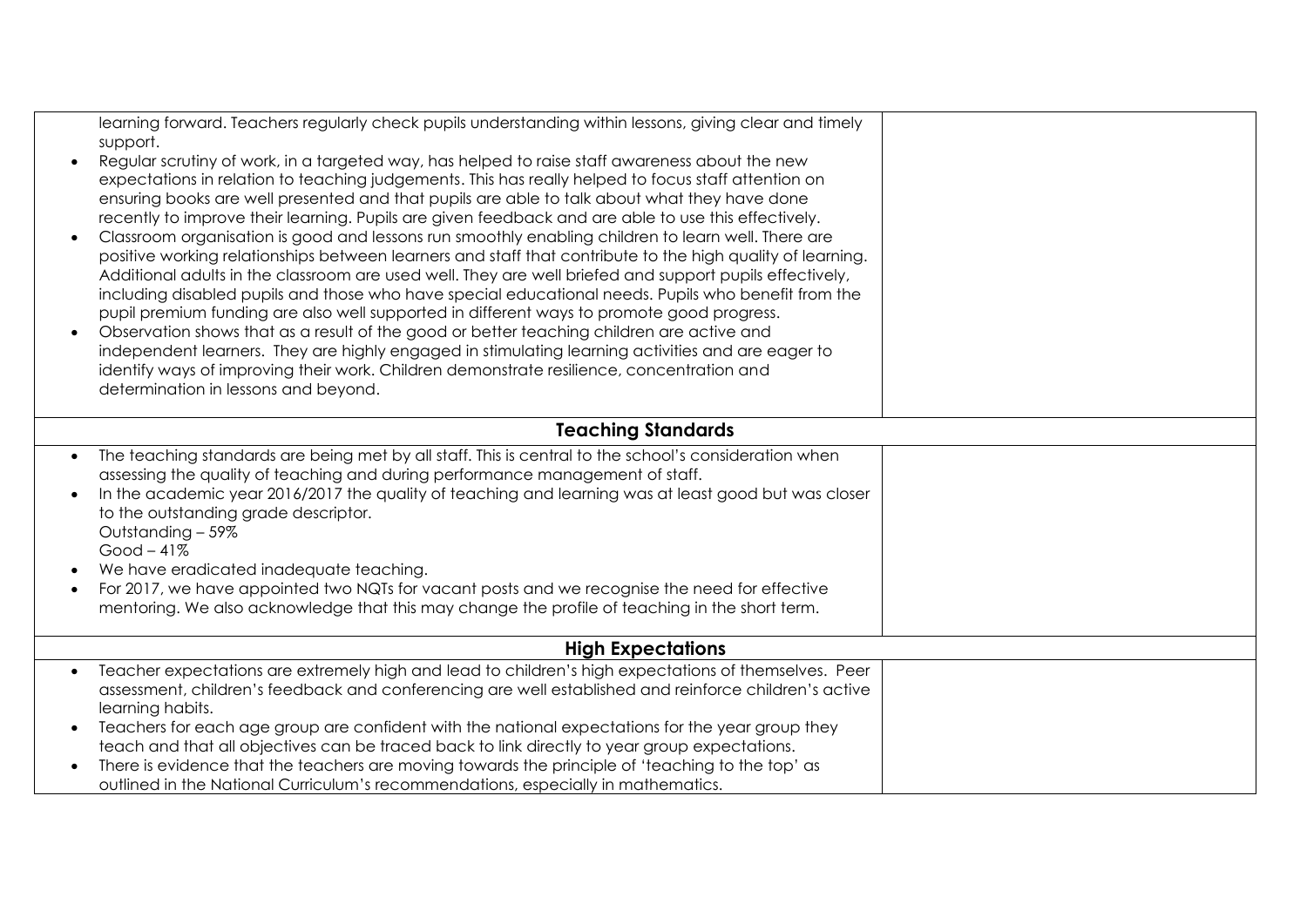| Tasks undertaken helps individuals to improve their knowledge, skills and understanding, linked directly<br>to the National Curriculum and to their specific age group.<br>The pace of learning is clearly demanding and ensures that learners will have met the year group<br>objectives before the end of the year.<br>Expectations are high with learners knowing what they are expected to have achieved by the end of<br>the lesson. Teachers have a good understanding of the context of the learners and have made<br>adjustments to the learning accordingly.<br>Teachers use effective strategies that match most pupils' individual needs so they learn well across the<br>curriculum.                                                                                                                                                                                                                                                                                                                                                                                                                                                                                                                               |                                                                                                                                                                                                                                                                                                             |
|--------------------------------------------------------------------------------------------------------------------------------------------------------------------------------------------------------------------------------------------------------------------------------------------------------------------------------------------------------------------------------------------------------------------------------------------------------------------------------------------------------------------------------------------------------------------------------------------------------------------------------------------------------------------------------------------------------------------------------------------------------------------------------------------------------------------------------------------------------------------------------------------------------------------------------------------------------------------------------------------------------------------------------------------------------------------------------------------------------------------------------------------------------------------------------------------------------------------------------|-------------------------------------------------------------------------------------------------------------------------------------------------------------------------------------------------------------------------------------------------------------------------------------------------------------|
| Subject Knowledge – relevant for the age group taught                                                                                                                                                                                                                                                                                                                                                                                                                                                                                                                                                                                                                                                                                                                                                                                                                                                                                                                                                                                                                                                                                                                                                                          |                                                                                                                                                                                                                                                                                                             |
| Teachers have a secure knowledge of the subjects they teach which was effective in delivering the<br>$\bullet$<br>curriculum in line with the National Curriculum. Teachers in most subjects and key stages use their well-<br>developed subject knowledge and their accurate assessment of pupils prior skills, knowledge and<br>understanding to plan effectively and set challenging tasks.<br>Teachers demonstrate a good degree of subject knowledge when framing and answering questions.<br>$\bullet$<br>Teaching assistants are deployed well and provide excellent support for all learners. Pupils with SEN are<br>$\bullet$<br>well supported, resulting in their progress being good.<br>Teachers use effective resources to stimulate excitement about the subject and are able to move away<br>$\bullet$<br>from the planned lesson to deepen the understanding of all learners.<br>Teaching methods are varied to capture the interest of individual learners.<br>$\bullet$<br>The balance between practise and consolidation and providing opportunities for deep learning,<br>$\bullet$<br>especially for more able pupils, is more evident and providing a platform for developing scholastic<br>excellence. |                                                                                                                                                                                                                                                                                                             |
| <b>Assessment - On Going</b>                                                                                                                                                                                                                                                                                                                                                                                                                                                                                                                                                                                                                                                                                                                                                                                                                                                                                                                                                                                                                                                                                                                                                                                                   |                                                                                                                                                                                                                                                                                                             |
| The school's processes for assessment of learning are robust with internal moderation of teacher<br>assessment informing pupil attainment which is tracked and analysed to identify any<br>underachievement in reading, writing and mathematics. This informs the intervention provision map.<br>Assessment for learning procedures are being consistently applied in all lessons leading to this area<br>being one of the school's strengths. All staff are aware of the need to share learning intentions and this<br>is something that is done consistently.<br>Teachers' planning shows clear learning objectives, assessment for learning and identifies support for<br>learning of different groups of pupils. As a result all groups of pupils make good progress from their<br>starting points. As a result of the wide variety of interventions throughout the school and quality of<br>input, pupils' rates of progress are accelerated and underachievement addressed.                                                                                                                                                                                                                                              | Teachers need to become more secure<br>in the use of Target tracker in the<br>foundation subjects (phase 2) as a<br>formative assessment tool to inform next<br>steps in planning.<br>Ensure that our assessment systems<br>effectively enhance pupils' learning<br>through accurate identification of both |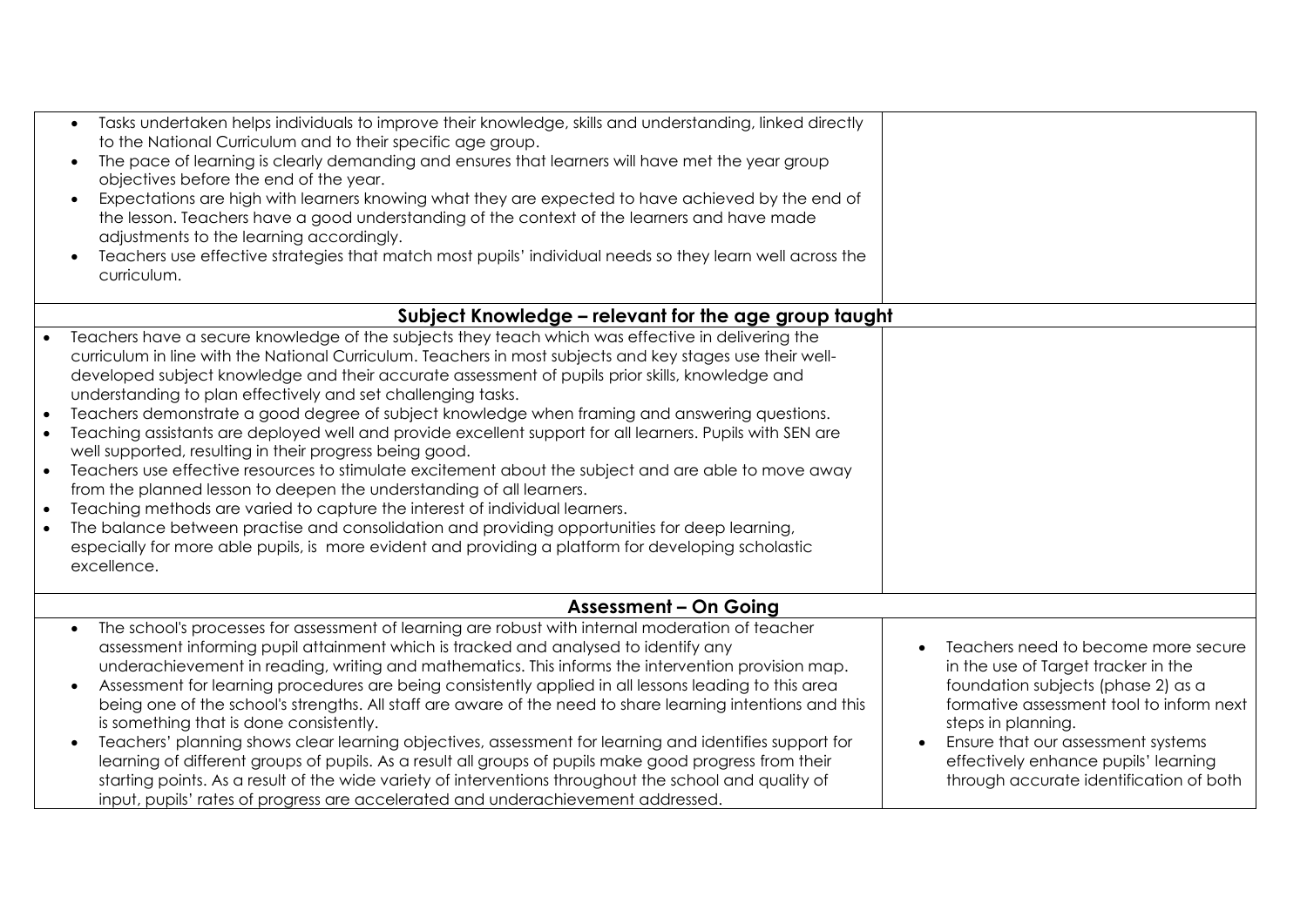| $\bullet$                           | Teachers identify and address misconceptions during the lesson and use them positively as a learning<br>opportunity for all.<br>Assessment information is being used well to inform planning. Learners can describe what they need to<br>do next in order to improve.<br>In 2017 we have introduced termly aged standardized testing materials (PIRA/GPS/PUMA tests)<br>From this, the data will be analyzed so that children and vulnerable groups that are not on track to<br>make age related expectations are identified and targeted appropriately.                                                                                                                                                                                                                                                                                                                                                                                                                                                                                                                                                                                                                                                                                                                                                                                                                                                                                                                                                                                                                                                                                                                                                                                                                                                           | pupils' attainment and their learning<br>needs.<br>Through the development of<br>$\bullet$<br>moderation groups across local schools<br>and within school teachers will increase<br>their knowledge of the achievements of<br>their children. |
|-------------------------------------|--------------------------------------------------------------------------------------------------------------------------------------------------------------------------------------------------------------------------------------------------------------------------------------------------------------------------------------------------------------------------------------------------------------------------------------------------------------------------------------------------------------------------------------------------------------------------------------------------------------------------------------------------------------------------------------------------------------------------------------------------------------------------------------------------------------------------------------------------------------------------------------------------------------------------------------------------------------------------------------------------------------------------------------------------------------------------------------------------------------------------------------------------------------------------------------------------------------------------------------------------------------------------------------------------------------------------------------------------------------------------------------------------------------------------------------------------------------------------------------------------------------------------------------------------------------------------------------------------------------------------------------------------------------------------------------------------------------------------------------------------------------------------------------------------------------------|-----------------------------------------------------------------------------------------------------------------------------------------------------------------------------------------------------------------------------------------------|
|                                     | Assessment - for planning appropriately                                                                                                                                                                                                                                                                                                                                                                                                                                                                                                                                                                                                                                                                                                                                                                                                                                                                                                                                                                                                                                                                                                                                                                                                                                                                                                                                                                                                                                                                                                                                                                                                                                                                                                                                                                            |                                                                                                                                                                                                                                               |
| $\bullet$<br>$\bullet$<br>$\bullet$ | Assessment systems are secure and are used effectively by teachers to target learning activities.<br>As a result of development of the school's data systems teachers access and use pupil level data to<br>refine pupil targets and challenges.<br>Senior leaders hold teachers accountable for pupil progress through regular pupil progress meetings<br>and though the teacher appraisal process.<br>As a result teachers have a sophisticated and well-evidenced understanding of their classes. They use<br>secure assessments and measures of progress to target underachieving groups within their classes. The<br>school's rich data set is used effectively to drive learning. Teachers use this information to target<br>interventions for children of all abilities.<br>Pupil progress data are used to determine and evaluate timely and time-limited deployment of<br>additional staff support through well-targeted interventions. Teaching assistants are very well trained<br>and are highly effective in improving learning for children.<br>Teachers ensure that learners acquire new knowledge and can talk about it with others. In addition,<br>teachers make sure that pupils make very good use of their literacy, numeracy and ICT skills to improve<br>their learning in other subjects.<br>Teachers expect that pupils can explain what they have learnt, what they need to learn next and why.<br>Pupils are helped to understand that problems might have alternative outcomes and can explain to<br>others what these might be. There is an expectation that they begin to recognise which skills they need<br>to develop in order to be more successful.<br>Pupils are also helped to understand that skills can be transferred to other situations and are beginning<br>to do this. | We need to evaluate the procedures<br>$\bullet$<br>we use for planning to ensure that we<br>meet the end of key stage<br>expectations in by the end of key<br>stages.                                                                         |
|                                     |                                                                                                                                                                                                                                                                                                                                                                                                                                                                                                                                                                                                                                                                                                                                                                                                                                                                                                                                                                                                                                                                                                                                                                                                                                                                                                                                                                                                                                                                                                                                                                                                                                                                                                                                                                                                                    |                                                                                                                                                                                                                                               |
|                                     | <b>Feedback and Questioning</b>                                                                                                                                                                                                                                                                                                                                                                                                                                                                                                                                                                                                                                                                                                                                                                                                                                                                                                                                                                                                                                                                                                                                                                                                                                                                                                                                                                                                                                                                                                                                                                                                                                                                                                                                                                                    |                                                                                                                                                                                                                                               |
|                                     | Teachers know their children well, use questioning effectively and tell learners clearly how well they<br>have done and what they need to do next to improve. All teaching is successfully centred on meeting<br>the needs of learners as individuals.                                                                                                                                                                                                                                                                                                                                                                                                                                                                                                                                                                                                                                                                                                                                                                                                                                                                                                                                                                                                                                                                                                                                                                                                                                                                                                                                                                                                                                                                                                                                                             | We need to secure consistently good<br>and outstanding practice in our                                                                                                                                                                        |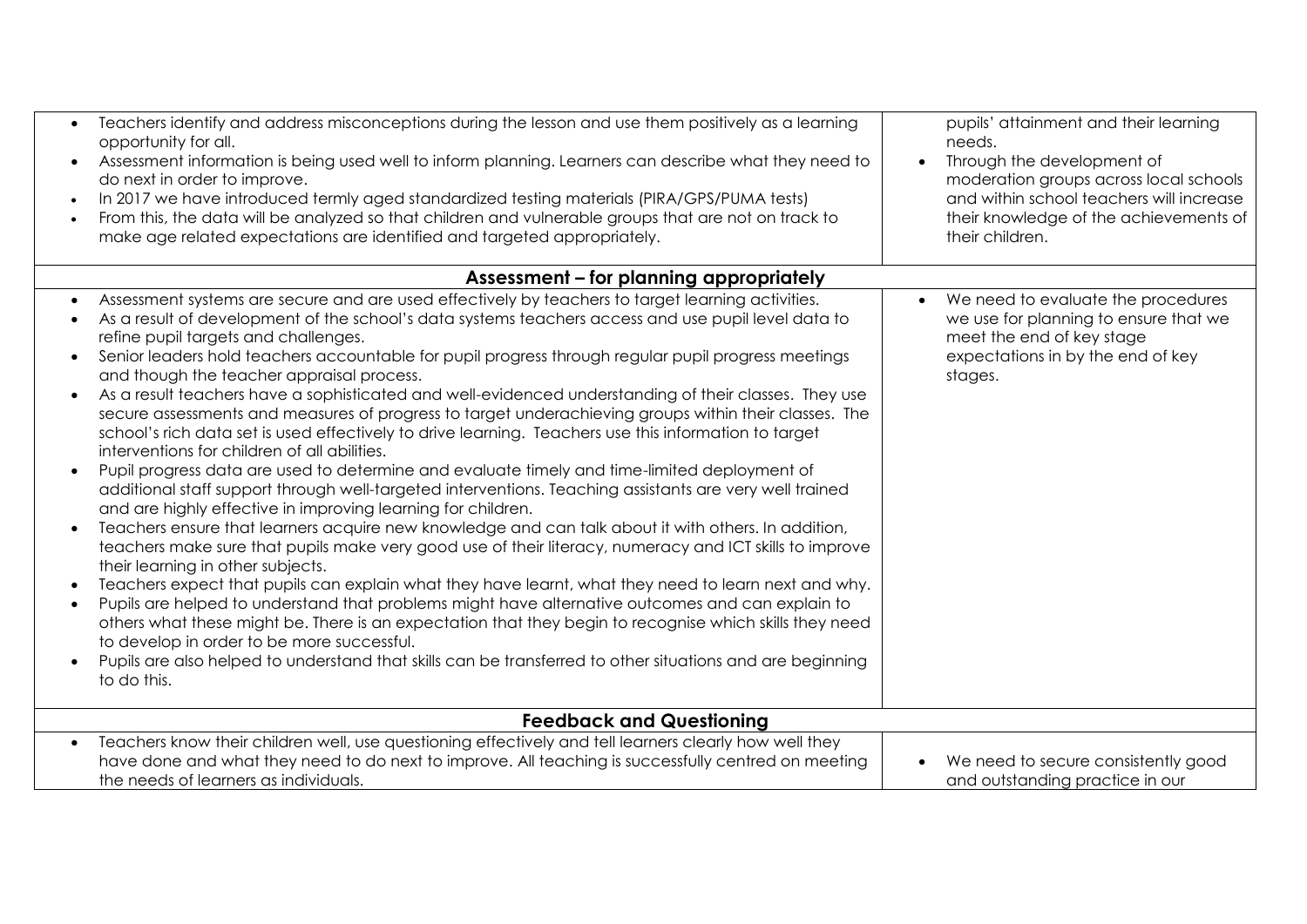| Teachers demonstrate effective subject knowledge to deliver the content of the curriculum and<br>challenge children. Questioning is effective in developing pupils' understanding across a range of<br>subjects.<br>Feedback expectations are increasingly well embedded, with time and effort invested by teachers.<br>Learners make good use of the feedback they receive to help them work on the next area of learning,<br>resulting in their progress being good. Information from assessment is used well to set tasks that are<br>matched to groups of pupils' prior attainment.<br>Teachers demonstrate a good degree of subject knowledge when framing and answering questions.<br>Questions tease out most pupils' understanding, so that the teacher is aware of the degree at which<br>most pupils are secure.                                                                                                                                                                                                                                                                                                                                                                                                                                             | feedback, ensuring all staff follow<br>school policy at all times.<br>Pupils use this feedback well and know<br>what to do to improve and make gains<br>in their learning across subjects.                                                                 |
|------------------------------------------------------------------------------------------------------------------------------------------------------------------------------------------------------------------------------------------------------------------------------------------------------------------------------------------------------------------------------------------------------------------------------------------------------------------------------------------------------------------------------------------------------------------------------------------------------------------------------------------------------------------------------------------------------------------------------------------------------------------------------------------------------------------------------------------------------------------------------------------------------------------------------------------------------------------------------------------------------------------------------------------------------------------------------------------------------------------------------------------------------------------------------------------------------------------------------------------------------------------------|------------------------------------------------------------------------------------------------------------------------------------------------------------------------------------------------------------------------------------------------------------|
| Basic skills - English, mathematics and being an active member of British Society                                                                                                                                                                                                                                                                                                                                                                                                                                                                                                                                                                                                                                                                                                                                                                                                                                                                                                                                                                                                                                                                                                                                                                                      |                                                                                                                                                                                                                                                            |
| Teachers consider the level of pupils' basic skills, giving attention to the changes within the National<br>Curriculum, where pupils are expected to improve their skill levels on a year-by-year basis.<br>Learners have confidence in communicating their understanding when it is related to English or<br>mathematical activities.<br>Spoken language activities underpin writing activities which complement the development of reading.<br>Children make thoughtful and responsible comments as a result of being introduced to a range of<br>moral dilemmas through the JIGSAW programme, within the curriculum and during collective worship.<br>Balanced arguments reflect the fact that learners can set out different viewpoints before coming to a<br>personal conclusion. This is demonstrated clearly by Public Speaking classes and the debate team.<br>There are many opportunities provided for learners to follow their own lines of enquiry.<br>British values underpin much of our work and tolerance and respect are taught throughout the<br>curriculum. Pupils are reflective about their own beliefs and considerate to the beliefs of others which<br>enable them to participate fully and positively in a multicultural, democratic society. |                                                                                                                                                                                                                                                            |
| <b>Motivation and Enthusiasm of Pupils</b>                                                                                                                                                                                                                                                                                                                                                                                                                                                                                                                                                                                                                                                                                                                                                                                                                                                                                                                                                                                                                                                                                                                                                                                                                             |                                                                                                                                                                                                                                                            |
| The children know that in order to succeed they need to work hard, and they know in specific terms which<br>areas of the curriculum they need to improve in. This is due to the school working tirelessly to raise the<br>aspirations of all of its children and it succeeds in doing this.<br>Teachers and pupils are provided with a wide range of quality resources which are culturally relevant.<br>$\bullet$<br>As the cultural lives of most if the children are minimal, the school provides a wide range of resources<br>which enhances the pupil's appreciation of the arts through, theatre visits, art galleries, professionals in<br>school, concerts etc.                                                                                                                                                                                                                                                                                                                                                                                                                                                                                                                                                                                                | We need to ensure that all our learners<br>$\bullet$<br>consistently have a thirst for knowledge<br>and a love of learning.<br>We need to ensure that our pupils are<br>$\bullet$<br>taking more responsibility for their learning<br>across all subjects. |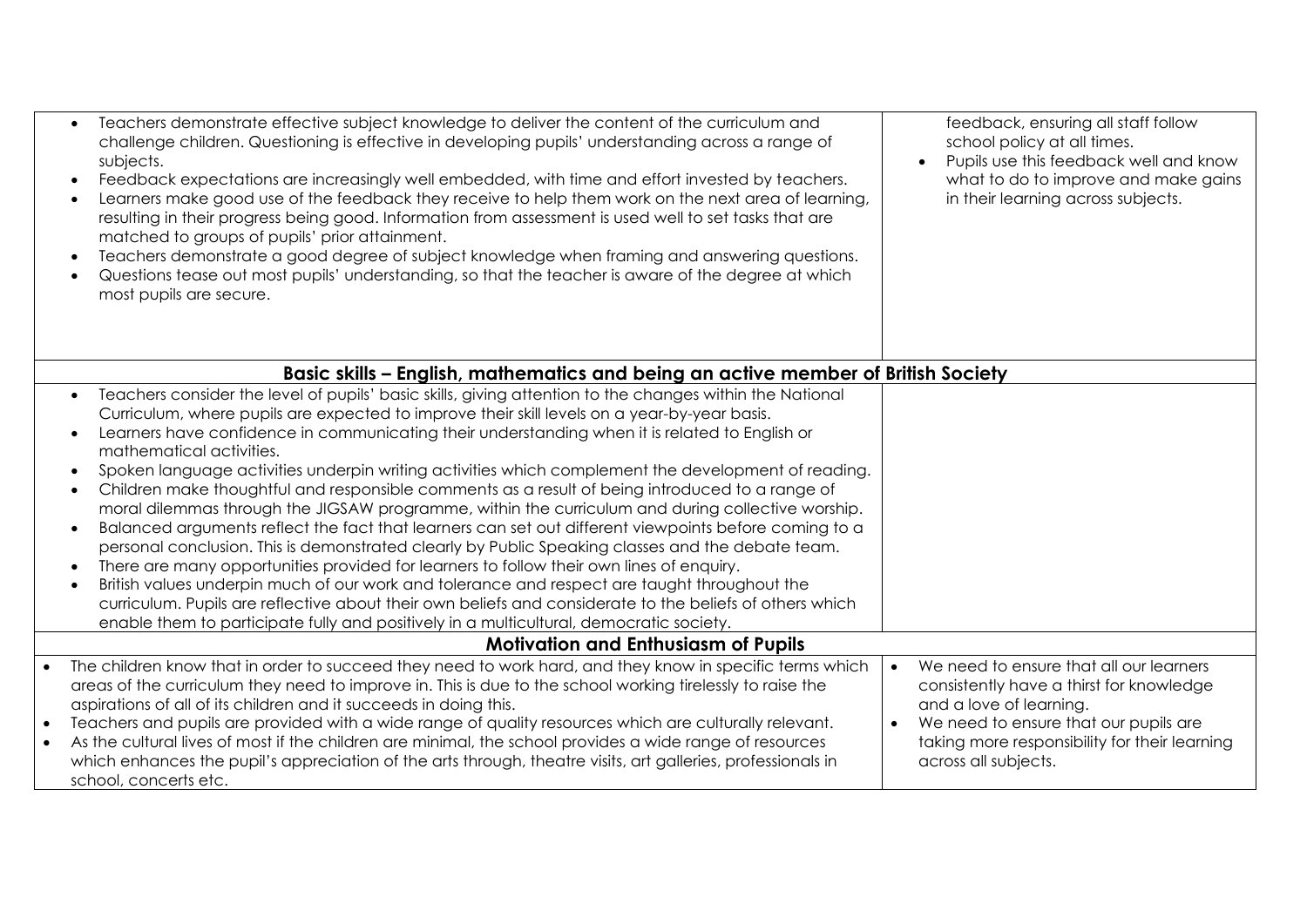| $\bullet$ | An extensive range of enrichment activities are provided for pupils to enhance learning, raise aspirations<br>and meet the needs of all learners. The school ensures that no child's learning is compromised through the<br>lack of access to resources. We provide a homework club, internet access club, Easter school etc.<br>As a result of good teaching and well-targeted resources children are engaged, resilient and successful<br>learners.<br>"All children are encouraged to succeed. Teachers and pupils all take risks to step out of their comfort<br>zones. All children show great perseverance skills. A great school to work in. You should all be extremely<br>proud!"<br>Paul Simpson (Little Big Mouth Production- CPD)                                                                                                                                                                                                                                                                                                                                                                                                                                                                                                                                                                                                                                                                                                                                                                                                                                                                                                                                     |                                                                                                                                                                                                         |
|-----------|-----------------------------------------------------------------------------------------------------------------------------------------------------------------------------------------------------------------------------------------------------------------------------------------------------------------------------------------------------------------------------------------------------------------------------------------------------------------------------------------------------------------------------------------------------------------------------------------------------------------------------------------------------------------------------------------------------------------------------------------------------------------------------------------------------------------------------------------------------------------------------------------------------------------------------------------------------------------------------------------------------------------------------------------------------------------------------------------------------------------------------------------------------------------------------------------------------------------------------------------------------------------------------------------------------------------------------------------------------------------------------------------------------------------------------------------------------------------------------------------------------------------------------------------------------------------------------------------------------------------------------------------------------------------------------------|---------------------------------------------------------------------------------------------------------------------------------------------------------------------------------------------------------|
|           | <b>Engagement with Parents</b>                                                                                                                                                                                                                                                                                                                                                                                                                                                                                                                                                                                                                                                                                                                                                                                                                                                                                                                                                                                                                                                                                                                                                                                                                                                                                                                                                                                                                                                                                                                                                                                                                                                    |                                                                                                                                                                                                         |
|           | Parents and carers support Church events and other celebrations in school by attending and<br>contributing.<br>The school's engagement with parents is a key strength of our work, particularly with the hard to reach<br>parents. This has developed through the use of electronic newsletters, text messaging service, Twitter<br>feed, Facebook page, school website, parent workshops, drop-in sessions, teachers on the playground<br>before school and the library being open after school.<br>Over 90% attendance at parents' evening (non-attenders caught up afterwards resulting in 100%)<br>Easter school, which is every well attended by our pupils through the constant support from our<br>parents.<br>The Pupil Well-being coordinator (PWBC) engages well with parents resulting in them feeling<br>comfortable and seeking advice.<br>Between 20-30 parents attend Friday's Golden Worship every week.<br>Parent and toddler group is well supported with over 15 parents and their children attending each<br>week.<br>The weekly parent groups (Urdu speaking group and parenting group) are well attended.<br>Parent workshops, led by a specialist community support officer, also take place termly with a focus on<br>maths and reading.<br>All charity events are strongly supported by parents.<br>The 'Big Dig' was very well attended by a group of gardening parents.<br>As a result of a comprehensive programme of parents workshops parents are now confident to<br>engage with school though volunteering and working in classrooms which has resulted in their children<br>benefitting from their increased knowledge of teaching and learning. | We need to maintain existing good<br>practice and continue to look for new<br>ways of further engaging parents,<br>especially the effective work we<br>already have for those who are hard to<br>reach. |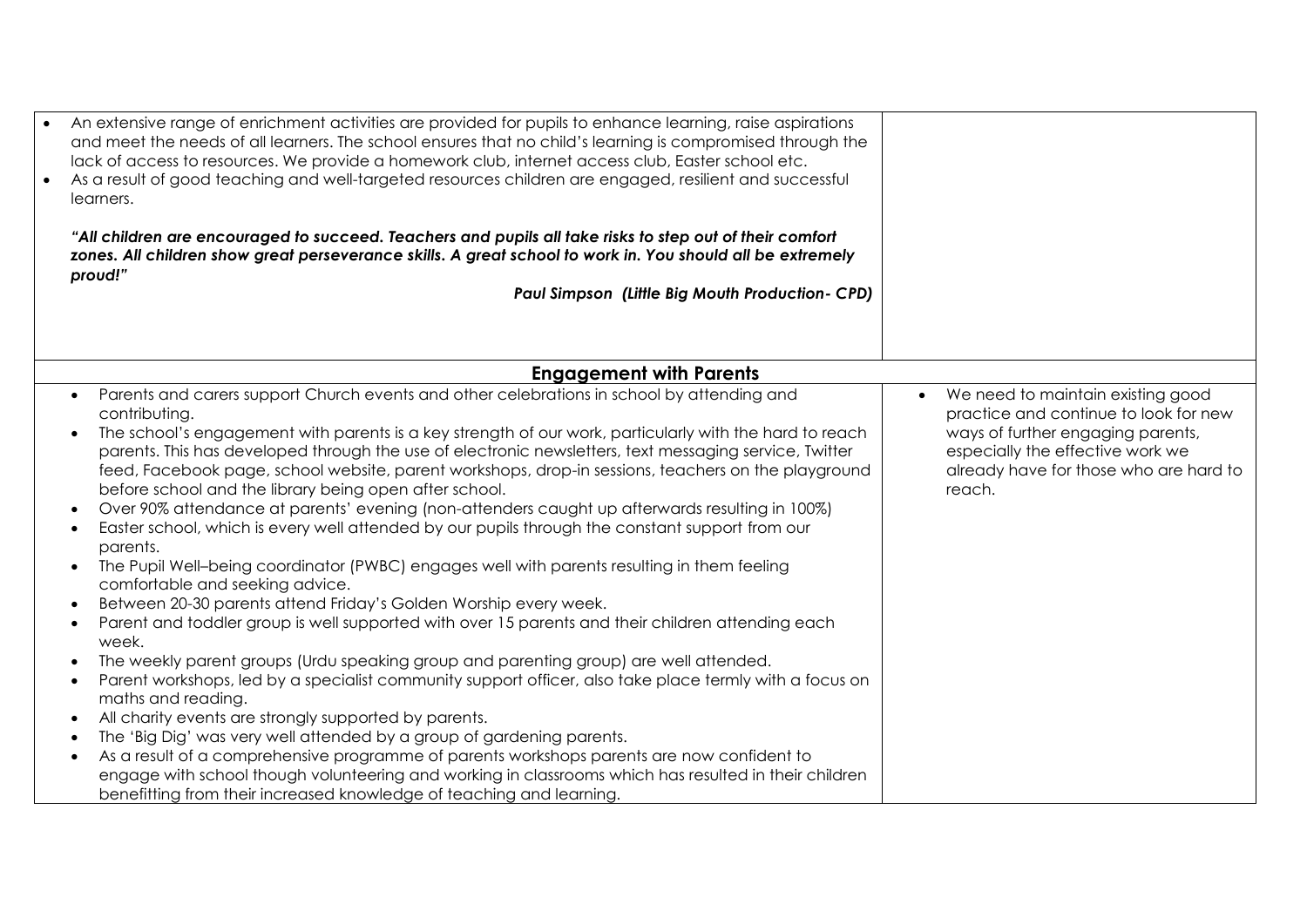| The school is well regarded by its parents and enjoys a well-deserved reputation locally.                 |  |
|-----------------------------------------------------------------------------------------------------------|--|
| The school places a high priority on seeking the views of learners, parents/carers and other              |  |
| stakeholders.                                                                                             |  |
| Parents concerns are treated seriously and dealt with sensitively in order to resolve the issue. Meetings |  |
| are held with appropriate staff, including the Headteacher, until the matter is dealt with to everyone's  |  |
| satisfaction. The Headteacher is available and around school to listen to parents' views.                 |  |
| Parents are made aware of the sex education policy and have the opportunity to comment on the             |  |
| way in which the whole process of sex education is taught by the school. The school plans to run a        |  |
| safety week in January 2017 and address many issues with parents, children and staff around Hate          |  |
| Crime, homophobia, sexual abuse and grooming, internet safety and work with local services such as        |  |
| fire and police.                                                                                          |  |
|                                                                                                           |  |
|                                                                                                           |  |

| <b>PERSONAL DEVELOPMENT, BEHAVIOUR and WELFARE</b>                                                                                                                                                                                                                                                                                                                                                                                                                                                                                                                                                                                                                                                                                                                                                                                                                                                                                                                                                                                                                                                                                                                                                                                                                                                                                                                                                                                                                                                                                                             |                                                                                                                                                                      |
|----------------------------------------------------------------------------------------------------------------------------------------------------------------------------------------------------------------------------------------------------------------------------------------------------------------------------------------------------------------------------------------------------------------------------------------------------------------------------------------------------------------------------------------------------------------------------------------------------------------------------------------------------------------------------------------------------------------------------------------------------------------------------------------------------------------------------------------------------------------------------------------------------------------------------------------------------------------------------------------------------------------------------------------------------------------------------------------------------------------------------------------------------------------------------------------------------------------------------------------------------------------------------------------------------------------------------------------------------------------------------------------------------------------------------------------------------------------------------------------------------------------------------------------------------------------|----------------------------------------------------------------------------------------------------------------------------------------------------------------------|
| Personal Development, Behaviour and Welfare are outstanding because                                                                                                                                                                                                                                                                                                                                                                                                                                                                                                                                                                                                                                                                                                                                                                                                                                                                                                                                                                                                                                                                                                                                                                                                                                                                                                                                                                                                                                                                                            | To remain outstanding we need to                                                                                                                                     |
| <b>Attitudes</b>                                                                                                                                                                                                                                                                                                                                                                                                                                                                                                                                                                                                                                                                                                                                                                                                                                                                                                                                                                                                                                                                                                                                                                                                                                                                                                                                                                                                                                                                                                                                               |                                                                                                                                                                      |
| Pupils are extremely confident and have positive attitudes to learning. They respond enthusiastically to<br>efforts made by staff to make the delivery of the curriculum interesting and stimulating. They<br>overwhelmingly enjoy coming to school. A quote from the recent parent questionnaires was, "This<br>school has such dedicated teachers and staff. My child has so many opportunities to learn and<br>extend himself. All of my children attended this school and they all thrive from the excellent work here.<br>The school has helped us understand the constant changes in the curriculum." Feb 2016<br>The school has high expectations of courtesy and manners and pupils take a pride in themselves and<br>$\bullet$<br>their school. Pupils have impeccable conduct. Adults model courtesy and consistently expect children<br>to respond politely.<br>The school is a harmonious, multicultural Christian community where people get on well together, care<br>$\bullet$<br>for one and other and learn well to respect other faiths and cultures. The success in this aspect of the<br>school's work has ensured that learners have a strong understanding of their rights and responsibilities<br>and of those of others.<br>The behaviour of pupils is outstanding. Typically, pupils are polite, friendly and very considerate of<br>$\bullet$<br>each other. They are well motivated, settle to work quickly and enjoy all the school has to offer. Pupils<br>discuss and debate issues and show respect for others points of views. | We need to ensure that pupils' learning<br>behaviours have a greater impact on their<br>outcomes in lessons, resulting in higher<br>levels of achievement over time. |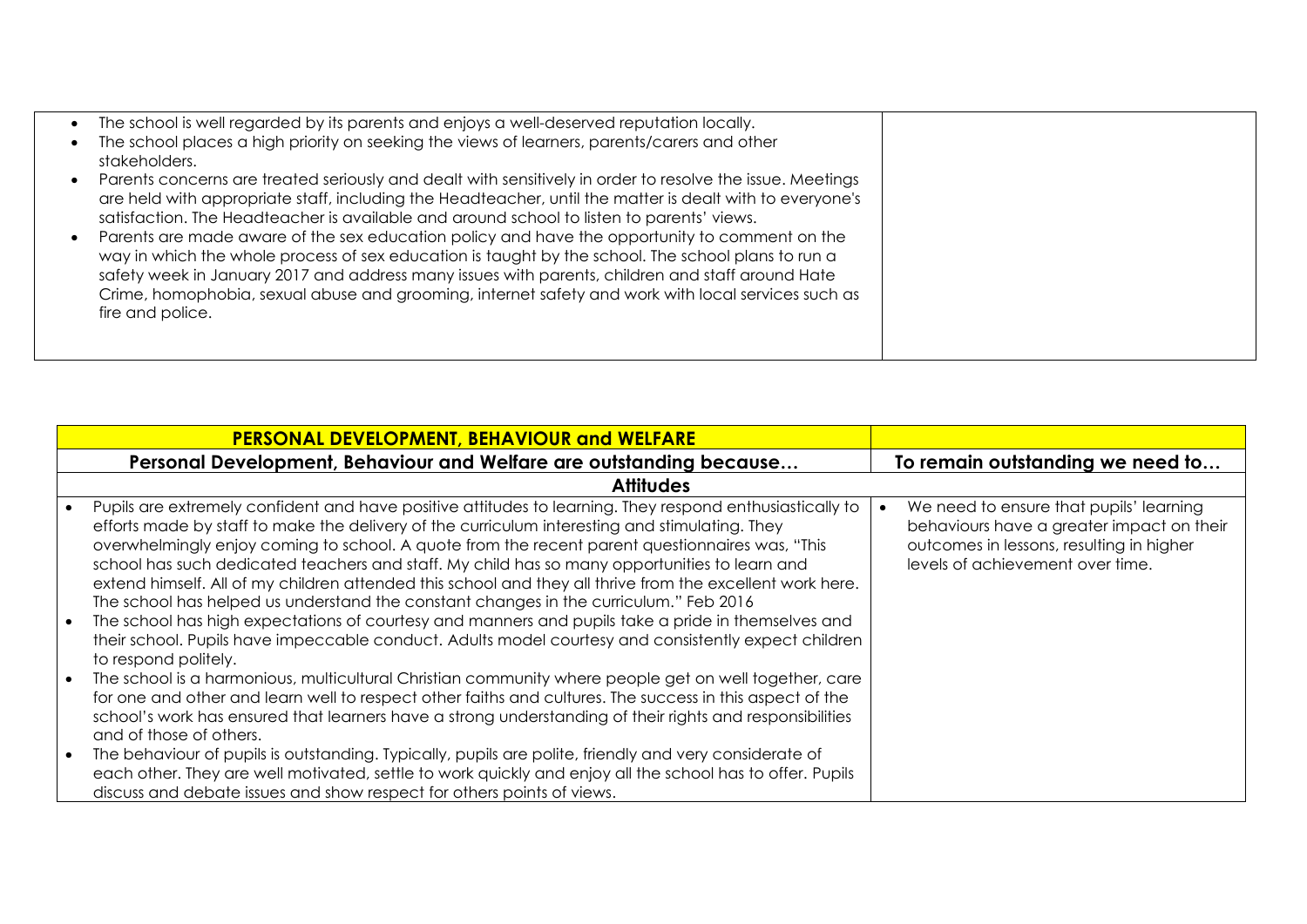|           | Pupils are very proud of their school. Pupils pride in the school is shown by their excellent manners,                                                                                                    |                                                        |
|-----------|-----------------------------------------------------------------------------------------------------------------------------------------------------------------------------------------------------------|--------------------------------------------------------|
|           | conduct and punctuality. They play an active role in the school and relish the opportunities to take on                                                                                                   |                                                        |
|           | new roles and responsibilities.                                                                                                                                                                           |                                                        |
| $\bullet$ | Relationships throughout the school are secure and effective. Pupils are kind and courteous to adults                                                                                                     |                                                        |
|           | and each other. The playground is a safe, harmonious place because pupils have plenty to do, with a                                                                                                       |                                                        |
| $\bullet$ | wide range of activities and play equipment.                                                                                                                                                              |                                                        |
|           | Observations of pupils around school show that most are trustworthy and polite. The vast majority of<br>children know what outstanding behaviour is. They pride themselves in knowing what is and what is |                                                        |
|           | not acceptable.                                                                                                                                                                                           |                                                        |
| $\bullet$ | There is a strong emphasis on good manners throughout the school. All pupils understand the                                                                                                               |                                                        |
|           | behaviour expected and the way to achieve this.                                                                                                                                                           |                                                        |
| $\bullet$ | Older pupils take very good care of the younger ones and those pupils that have been given                                                                                                                |                                                        |
|           | responsibility carry out their role sensibly.                                                                                                                                                             |                                                        |
|           | The school takes swift and effective action in the case of discrimination and reports such matters                                                                                                        |                                                        |
|           | formally to the local authority. There are very few such incidents.                                                                                                                                       |                                                        |
|           | Pupils have an excellent understanding of online safety and the dangers of inappropriate use of                                                                                                           |                                                        |
|           | mobile technology and social networking.                                                                                                                                                                  |                                                        |
|           | All pupils to consistently display a thirst for knowledge and a love of learning.                                                                                                                         |                                                        |
|           |                                                                                                                                                                                                           |                                                        |
|           | "Excellent staff, my older kids miss it and younger one loves it."<br><b>Shazia Abbas (parent)</b>                                                                                                        |                                                        |
|           |                                                                                                                                                                                                           |                                                        |
|           | <b>Behaviour Management</b>                                                                                                                                                                               |                                                        |
|           | Behaviour in lessons is very good. Children know and understand the consequences of their actions.                                                                                                        | Continue to develop strategies to improve<br>$\bullet$ |
|           | There is a scaled approach to sanctions and the children know and understand this and respond                                                                                                             | all pupils' learning behaviours so this                |
|           | positively to it. The children were involved in making decisions about the behaviour policy. Learning                                                                                                     | impacts on progress across the curriculum.             |
|           | time is never lost as a result of poor behaviour.                                                                                                                                                         |                                                        |
|           | Around the school behaviour is also very good. The school has gone to considerable lengths to                                                                                                             |                                                        |
|           | provide activities at lunchtime. The expectations of the children are very high in terms of behaviour<br>and the children respond very positively to this.                                                |                                                        |
|           | The children behave particularly well towards visitors and there are very many positive comments to                                                                                                       |                                                        |
|           | support this.                                                                                                                                                                                             |                                                        |
|           | The school has clear rules and codes of conduct, the need for which children understand which                                                                                                             |                                                        |
|           | results in a very low level of formal sanctions and very well behaved children.                                                                                                                           |                                                        |
|           |                                                                                                                                                                                                           |                                                        |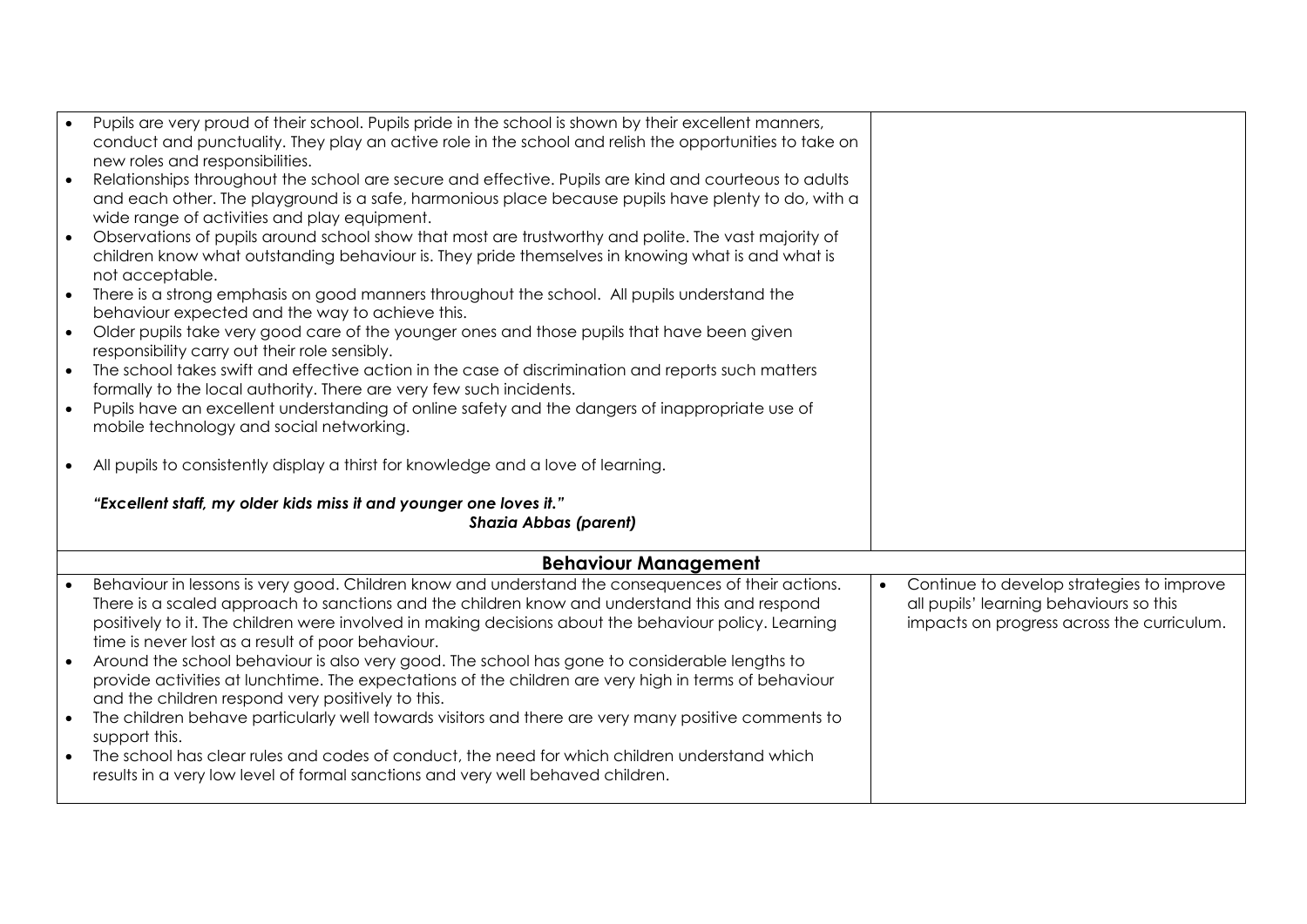|           | The school deals effectively with a small number of pupils with behavioural or emotional difficulties,                                                                              |  |
|-----------|-------------------------------------------------------------------------------------------------------------------------------------------------------------------------------------|--|
|           | and the incidents of poor behaviour are few.                                                                                                                                        |  |
| $\bullet$ | Pupils are very appreciative and are keen to attend the myriad of clubs on offer which supports the<br>development of their confidence and self-esteem.                             |  |
| $\bullet$ | The school successfully helps pupils to become active and responsible members of the school                                                                                         |  |
|           | community.                                                                                                                                                                          |  |
| $\bullet$ | Social and interpersonal skills are taught well in Foundation Stage and across the school. Good                                                                                     |  |
|           | opportunities are provided for learners to work and collaborate with others.                                                                                                        |  |
| $\bullet$ | The school employs a full time Emotional Literacy Support Assistant who under the supervision of the                                                                                |  |
|           | CAMHS team, works with children on a one to one basis or in small groups.                                                                                                           |  |
|           |                                                                                                                                                                                     |  |
|           |                                                                                                                                                                                     |  |
|           | <b>Bullying</b>                                                                                                                                                                     |  |
| $\bullet$ | There is zero tolerance towards racism and bullying resulting in learners showing high levels of respect                                                                            |  |
|           | for one another with staff acting as good role models. Children demonstrate care for each other and                                                                                 |  |
|           | are compassionate to those who are hurt or upset. All of this is reflected in the very positive ethos of                                                                            |  |
|           | the school, which is a strength.                                                                                                                                                    |  |
|           | As a result of the consistent approach to the school's anti-bullying policy and the involvement in                                                                                  |  |
|           | activities such as anti-bullying week, the children feel that issues will be dealt with quickly and                                                                                 |  |
|           | effectively and have confidence in the school. School strives to prevent all forms of bullying. Records<br>show that incidences of bullying are low and are dealt with effectively. |  |
|           | The school has 'Zero Tolerance' of racial abuse. Such issues are always tackled immediately with a                                                                                  |  |
|           | view to changing attitudes rather than in terms of punitive responses.                                                                                                              |  |
|           |                                                                                                                                                                                     |  |
| $\bullet$ | Pupils are clear that bullying is rare, although they are knowledgeable about the forms this can take,                                                                              |  |
|           | such as cyber-bullying or prejudicial name calling.                                                                                                                                 |  |
|           | They have clear strategies for combating any minor problems and have confidence in the adults to                                                                                    |  |
|           | help them where necessary. Bullying in all its forms are rare and are dealt with highly effectively.                                                                                |  |
|           | Our pupils tell us that they know which adult at school they can turn to if they feel scared or in trouble<br>and they know they will be listened to.                               |  |
|           | The school takes any reports of bullying seriously and responds swiftly. Parents are kept fully informed                                                                            |  |
|           | at all times.                                                                                                                                                                       |  |
|           |                                                                                                                                                                                     |  |
|           | "This school deals with any cases of bullying effectively. (Bullying includes persistent name-calling                                                                               |  |
|           | persistent name calling, cyber, racist and homophobic bullying)."                                                                                                                   |  |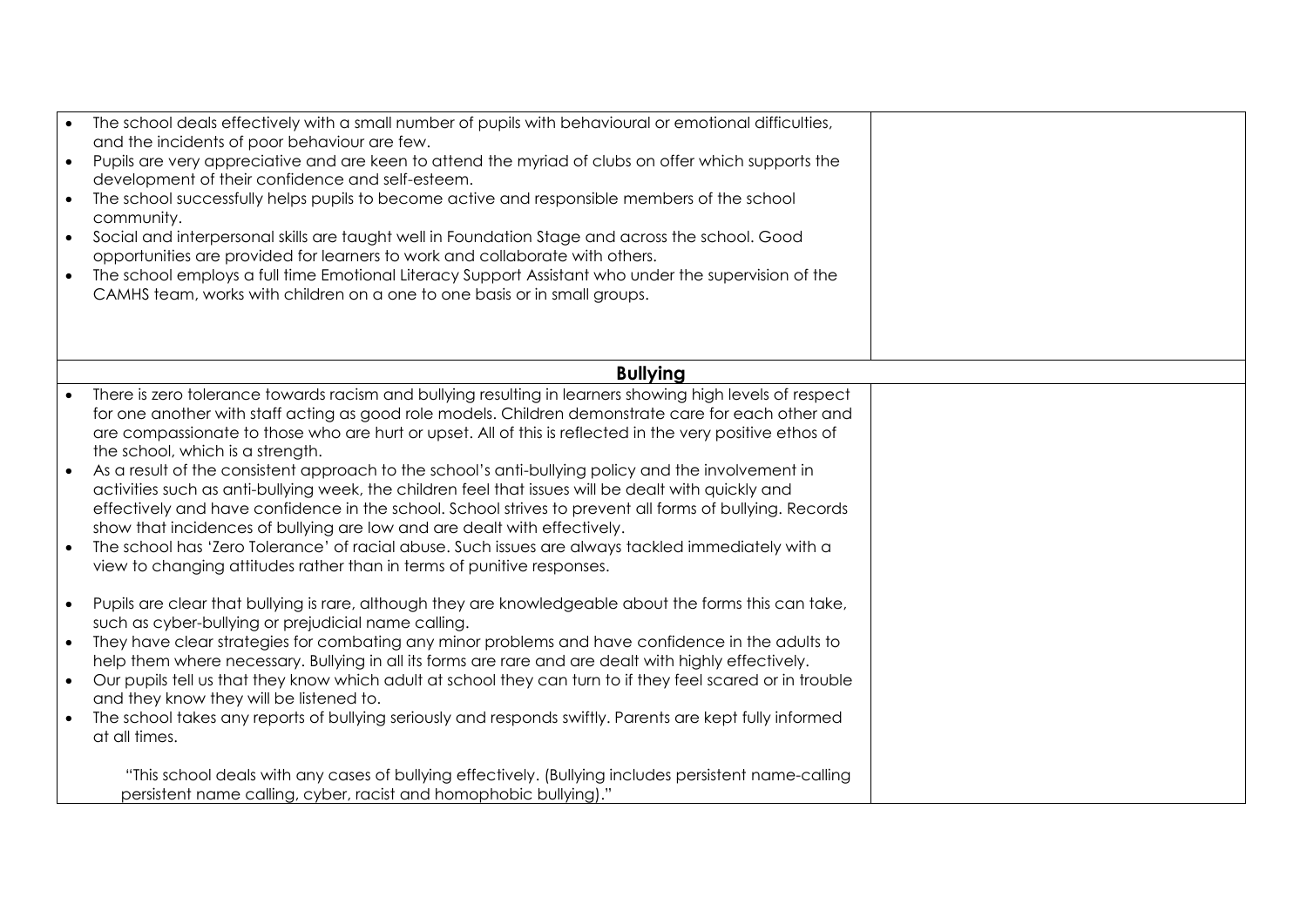|           | 150 out of 162 parents/Carers strongly agree or agree.                                                    |  |
|-----------|-----------------------------------------------------------------------------------------------------------|--|
|           | (Parent/Carers Questionnaire Responses)                                                                   |  |
|           |                                                                                                           |  |
|           |                                                                                                           |  |
|           |                                                                                                           |  |
|           |                                                                                                           |  |
|           |                                                                                                           |  |
|           |                                                                                                           |  |
|           |                                                                                                           |  |
|           |                                                                                                           |  |
|           |                                                                                                           |  |
|           |                                                                                                           |  |
|           |                                                                                                           |  |
|           | Safety                                                                                                    |  |
|           | The school's work to keep pupils safe and secure is good. Pupils say they feel very safe in school and    |  |
|           | parents agree.                                                                                            |  |
|           |                                                                                                           |  |
|           | "My child feels safe at this school."                                                                     |  |
|           | 160 out of 162 parents/Carers stongly agree or agree.<br>(Parent/Carers Questionnaire Responses.)         |  |
|           |                                                                                                           |  |
|           | The children are very aware of Online Safety matters and there are low incidences of cyber bullying       |  |
|           | as a result of the school's Online Safety Policy and the contract between the school and parents and      |  |
|           | pupils. Online Safety is incorporated into the computing scheme of work and all policy documents.         |  |
|           | The only concerns about safety expressed by parents have been concerning the parking at the end           |  |
|           | of the day. In general the parents feel that the school provides a safe and secure environment.           |  |
|           | The school ensures that the children know and understand unsafe situations outside of school. The Fire    |  |
|           | Brigade and Police Service works closely with the school.                                                 |  |
|           | The JIGSAW curriculum promotes many topics to promote safety such as Healthy Me.                          |  |
| $\bullet$ | The children recently won the Bechell Award for Safety out of 44 schools nationally (Feb 2016).           |  |
|           | All staff receive regular 'Prevent' training and this is implemented across the curriculum.               |  |
| $\bullet$ | The school takes part in Online Safety day each year and Online Safety workshops are well attended        |  |
|           | by parents. Children take part in regular Online Safety lessons.                                          |  |
| $\bullet$ | Designated children hold the title of E-Cadets and wear a badge to identify them to other children        |  |
|           | around school. Their role is to offer support around Online Safety and pass concerns to class teachers if |  |
|           | necessary. This is in addition to teachers taking overall responsibility for Online Safety.               |  |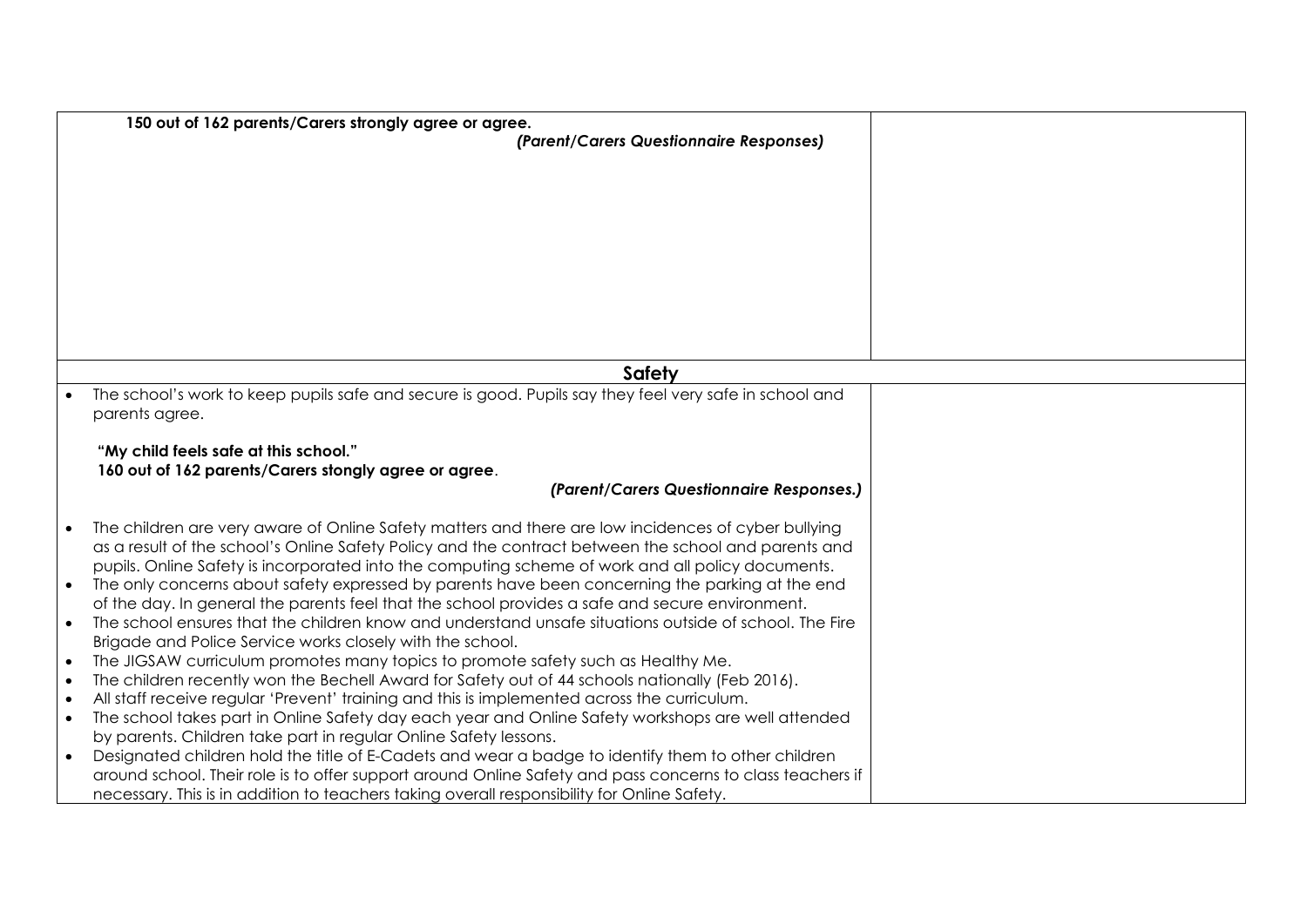|           | As a result, pupils feel safe at school and understand how to keep themselves safe. They understand<br>very clearly what constitutes unsafe situations and are highly are of how to keep themselves and<br>others safe.<br>We are confident that children, age related, would be able to point out any potential hazard within<br>the school grounds and also in their immediate environment. In addition, they would know how to<br>behave appropriately in different areas. |
|-----------|-------------------------------------------------------------------------------------------------------------------------------------------------------------------------------------------------------------------------------------------------------------------------------------------------------------------------------------------------------------------------------------------------------------------------------------------------------------------------------|
|           |                                                                                                                                                                                                                                                                                                                                                                                                                                                                               |
|           | <b>Attendance and Punctuality</b>                                                                                                                                                                                                                                                                                                                                                                                                                                             |
|           | Pupils enjoy coming to school, as reflected in the improvement in attendance, which is broadly in line<br>with national average at 95.7%.                                                                                                                                                                                                                                                                                                                                     |
|           | School leaders work hard to encourage regular attendance and reduce any unnecessary absences.<br>The school makes use of positive strategies and enforces sanctions when necessary.                                                                                                                                                                                                                                                                                           |
| $\bullet$ | Walking bus and breakfast club is offered to low attenders or late comers.                                                                                                                                                                                                                                                                                                                                                                                                    |
| $\bullet$ | The number of extended holidays have diminished particularly in the light of the enforcement of the<br>local authority policy. Punctuality and attendance continues to improve as a result of 'TimeBeaters'<br>and the 'Attendance' award.                                                                                                                                                                                                                                    |
|           | As a result of effective behaviour management, permanent and fixed term exclusions are rare and<br>early intervention from outside agencies or the pupil well-being coordinator, ELSA (emotional literacy<br>support assistant) ensure that pupils feel listened and recurrence is rare, if at all.                                                                                                                                                                           |
|           | The school is compliant with all LA procedures for requests for leave of absence and implements the<br>GB policy of nil absences.                                                                                                                                                                                                                                                                                                                                             |
| $\bullet$ | The school conducts comprehensive home visits to address any attendance issues.                                                                                                                                                                                                                                                                                                                                                                                               |
|           | Attendance of any pupils who have previously had high rates of absence are showing marked and<br>sustained improvement.                                                                                                                                                                                                                                                                                                                                                       |
| $\bullet$ | The school works closely with the LA EWO and holds half termly meetings.                                                                                                                                                                                                                                                                                                                                                                                                      |
|           | When required, the Pupil well-being Coordinator and Assistant Headteacher conduct home visits.                                                                                                                                                                                                                                                                                                                                                                                |

| <b>EFFECTIVENESS of LEADERSHIP AND MANAGEMENT.</b>                                                |                                          |
|---------------------------------------------------------------------------------------------------|------------------------------------------|
| Effectiveness of Leadership and Management is good because                                        | To be outstanding we need to             |
| Vision and Ambition – Culture of High Expectation                                                 |                                          |
| Leaders and Governors are committed to consistently improve outcomes for all pupils and have      | The leadership team is aware of the need |
| implemented robust systems to ensure that all pupils can make substantial and sustained progress. | to move standards to a position of being |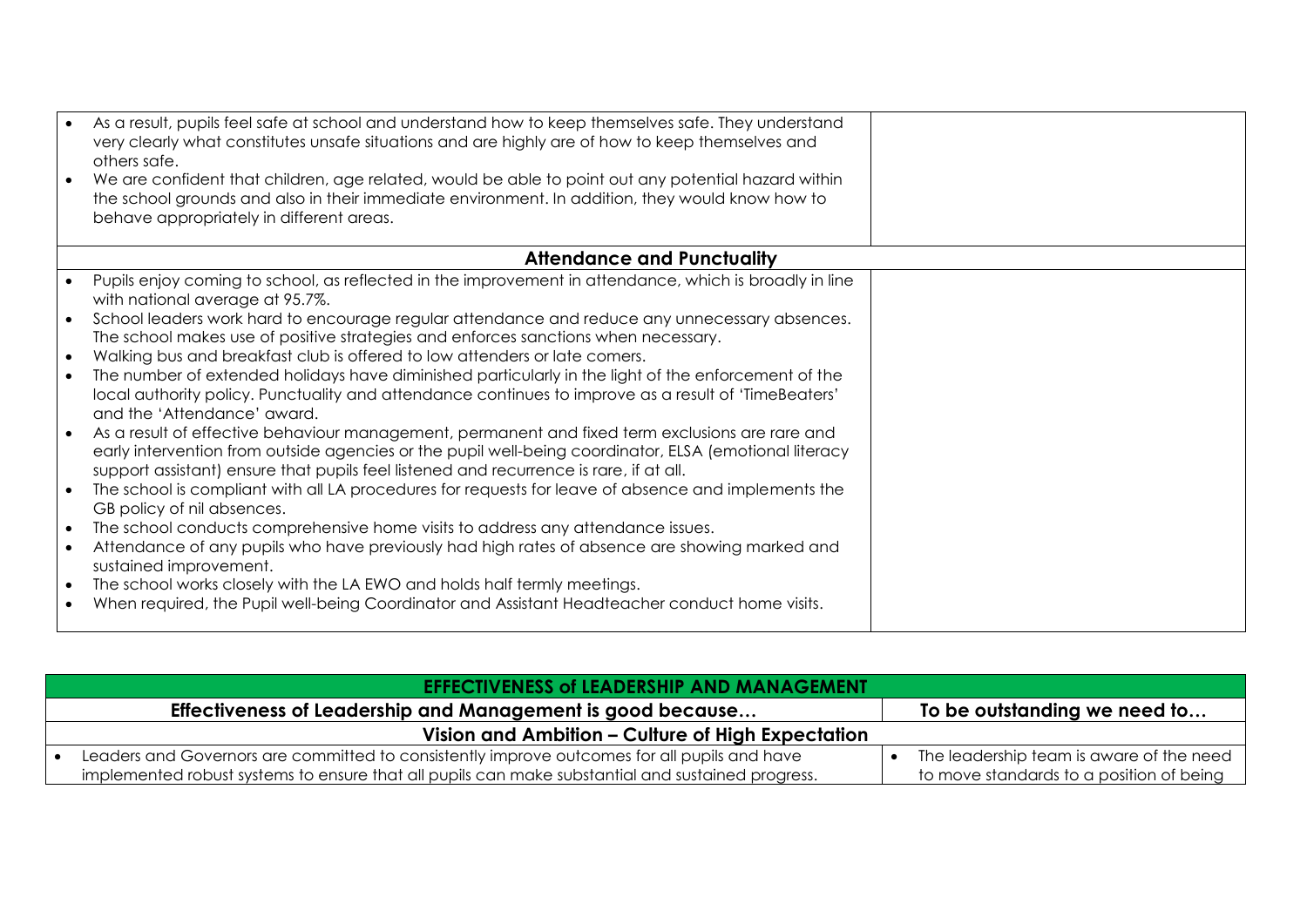| Leadership and management is good because it leads to secure, happy, thriving children that attain at               | consistently above national average in   |
|---------------------------------------------------------------------------------------------------------------------|------------------------------------------|
| least national expectations and make good progress across school. Their spiritual and moral                         | reading.                                 |
| development is at least good. Contribution to the wider community by pupils is extensive and positive.              |                                          |
| "Ethos in school, pupil attitudes, behaviour and improved attendance alongside improving results                    |                                          |
| suggest that pupils achieve well and enjoy learning."                                                               |                                          |
| There is a clear vision for improvement that is rooted in a fine analysis of the strengths and weaknesses of        |                                          |
| the school, and this is shared with the staff. Members of staff are very knowledgeable of the vision and            |                                          |
| strategies for improvement and are involved in robust self-evaluation. Subject Leaders evaluate                     |                                          |
| effectively and plan improvements in the light of the overall vision for improvement. Budgets are closely           |                                          |
| linked with priorities for development.                                                                             |                                          |
| The school has adopted an internal consistencies booklet which ensures a consistent approach to                     |                                          |
| teaching and learning policies across school. As a result of these policies such as the marking and                 |                                          |
| feedback is well embedded across school. In addition school is in the early stages of linking all data and          |                                          |
| tracking information to target tracker.                                                                             |                                          |
| School leaders have tackled inconsistencies and have made good progress which is demonstrated in                    |                                          |
| the improved profile of teaching over time.                                                                         |                                          |
| There is clarity of vision shared by the SLT and governors together with a strong commitment to high                |                                          |
| standards from all staff.                                                                                           |                                          |
| As a result of dynamic leadership, the school has proudly gained the Regional Apple Training Centre                 |                                          |
| accreditation and is an Inspire Advocate school.                                                                    |                                          |
| The school is fully involved in the Teaching School Alliance and leads on CPD and currently has four                |                                          |
| Specialist Leaders of Education. These teachers support other schools in the local authority and also are           |                                          |
| involved in Initial Teacher Training.                                                                               |                                          |
| <b>Self Evaluation</b>                                                                                              |                                          |
| Robust self-evaluation results in the school's constant drive to improve outcomes for pupils and never<br>$\bullet$ | We need to ensure that we are consistent |
| accepting less than best. Consequently, staff are responsive to the challenges of the school and                    | in our use of self-evaluation and have   |
| approach improvement in a positive spirit.                                                                          | sound knowledge of using the new Ofsted  |
| Leaders at all levels have improved the quality of teaching and learning through completing joint<br>$\bullet$      | Common Inspection Framework and          |
| observations, planning with colleagues and modelling lessons. Rigorous monitoring, especially related               | supporting documentation to help us      |
| to pupils' outcomes on both a long and short term, has resulted in improved teaching, learning and                  | make judgements.                         |
| assessment being used effectively to provide appropriate learning for all.                                          |                                          |
| The headteacher, governors and leadership team have a secure overview of the school strengths and                   |                                          |
| areas for development, based on an effective strategy for self-evaluation and they ensure that these are            |                                          |
| incorporated in the School Improvement Plan.                                                                        |                                          |
| There is an effective focus on raising standards within the improvement plan, giving particular attention           |                                          |
| to different groups of pupils, especially those deemed to be vulnerable.                                            |                                          |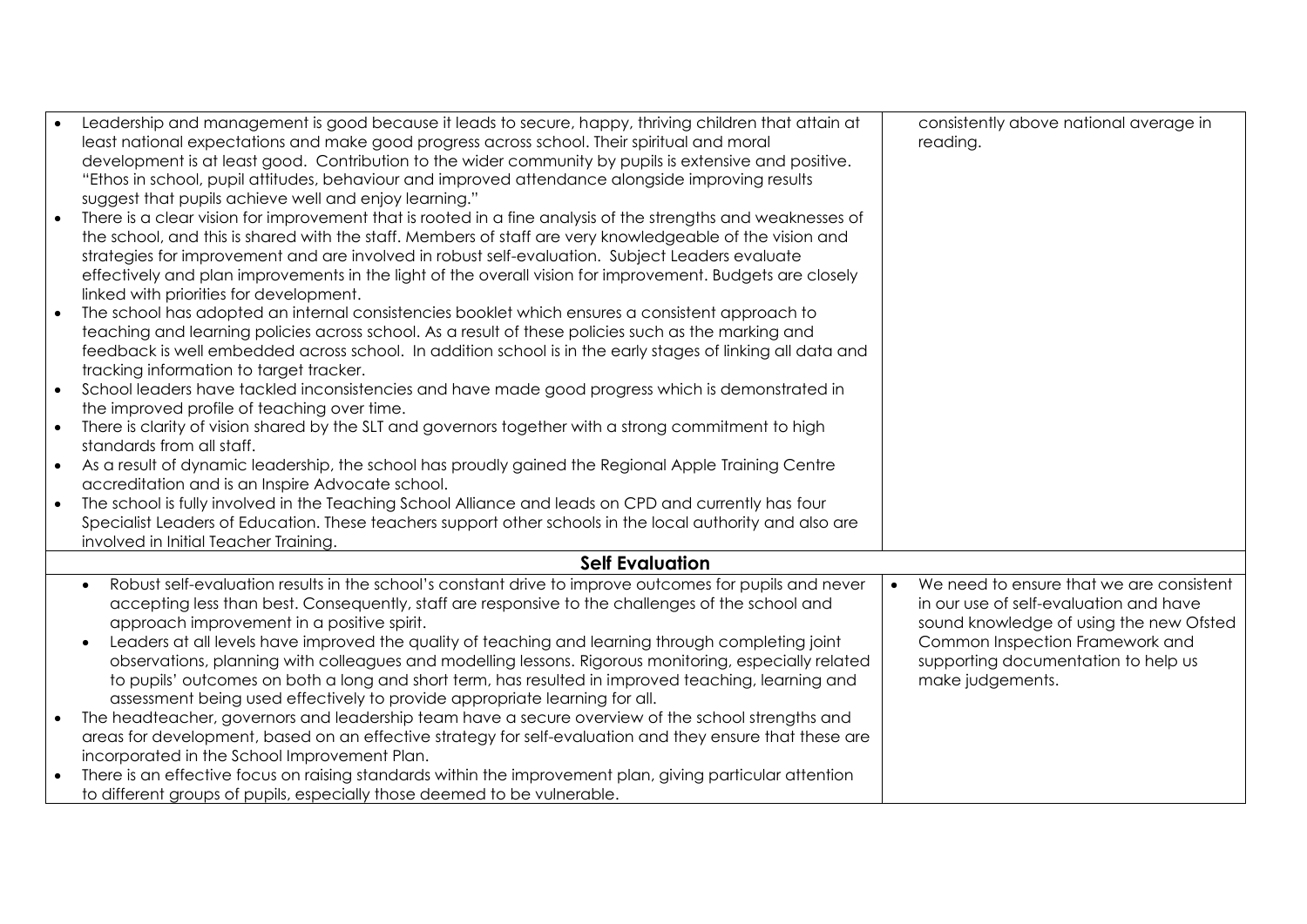| Any underperformance identified in the schools self-evaluation strategy is addressed appropriately.<br>Staff reflect on their practice and debate how they teach in their team meetings. They are involved in<br>$\bullet$<br>their own professional development and are willing to take risks to improve their skills as a teacher.<br>School has had a comprehensive programme of CPD.<br>$\bullet$                                                                                                                                                                                                                                                                                                                                                                                                                                                                                                                                                                                                                                                                                                                                                                                                                                                                                                                                                                                                                                                                                                                                                                                                                                                                                                                                                                                                                                                                                                                                                                                                                                                                                                                                                                                                                                                                                                                                                                                                                                                                                                  |                                                                                                                                                                                                                                                                                                |
|--------------------------------------------------------------------------------------------------------------------------------------------------------------------------------------------------------------------------------------------------------------------------------------------------------------------------------------------------------------------------------------------------------------------------------------------------------------------------------------------------------------------------------------------------------------------------------------------------------------------------------------------------------------------------------------------------------------------------------------------------------------------------------------------------------------------------------------------------------------------------------------------------------------------------------------------------------------------------------------------------------------------------------------------------------------------------------------------------------------------------------------------------------------------------------------------------------------------------------------------------------------------------------------------------------------------------------------------------------------------------------------------------------------------------------------------------------------------------------------------------------------------------------------------------------------------------------------------------------------------------------------------------------------------------------------------------------------------------------------------------------------------------------------------------------------------------------------------------------------------------------------------------------------------------------------------------------------------------------------------------------------------------------------------------------------------------------------------------------------------------------------------------------------------------------------------------------------------------------------------------------------------------------------------------------------------------------------------------------------------------------------------------------------------------------------------------------------------------------------------------------|------------------------------------------------------------------------------------------------------------------------------------------------------------------------------------------------------------------------------------------------------------------------------------------------|
| <b>Impact on Teaching, Learning and Assessment</b>                                                                                                                                                                                                                                                                                                                                                                                                                                                                                                                                                                                                                                                                                                                                                                                                                                                                                                                                                                                                                                                                                                                                                                                                                                                                                                                                                                                                                                                                                                                                                                                                                                                                                                                                                                                                                                                                                                                                                                                                                                                                                                                                                                                                                                                                                                                                                                                                                                                     |                                                                                                                                                                                                                                                                                                |
| Leaders have a monitoring timetable which is used to thoroughly evaluate teaching and learning<br>and the quality of pupils' experiences which leads to actions and timely intervention which improves<br>outcomes for pupils.<br>As a result of rigorous teacher appraisal, areas for development are identified and linked to<br>improving outcomes for children. In addition, professional development is closely linked to school<br>improvement.<br>Governors are committed to an extensive, well-focused CPD programme resulting in highly skilled<br>staff that improve outcomes for pupils.<br>Planning, teaching and learning are monitored and evaluated robustly. There is scrutiny of pupils'<br>work, data analysis, pupil discussion and lesson observations with feedback given to staff and as a<br>result teaching and learning are becoming increasingly well managed however we are aware that<br>there is variation in the school. The SLT have a key practical role in moving these standards upwards<br>through the monitoring, coaching and mentoring in which they engage in order to establish change<br>and improvement and they are having a positive impact.<br>Teachers have clear and challenging targets for improving their performance, which focus on pupils'<br>achievement and teachers' wider responsibilities across the school. They know what constitutes good<br>teaching practice and how their pay progresses only when their targets are met.<br>Pupils' learning experiences across a range of subjects are varied and memorable, particularly in the<br>arts, public speaking, iPad work and sports. The school provides a wide array of enrichment activities.<br>Equality of opportunity is promoted at all times and any discrimination is tackled well. The school<br>tailors carefully and effectively the support for those pupils who benefit from additional funding in<br>order to raise their achievement.<br>The school has good plans in place and is using the primary school sport funding effectively. Staff are<br>able to develop their skills alongside sports specialists to help sustain new activities.<br>The leadership team has a very accurate view of children's backgrounds and knows how best to<br>meet the needs of the groups of children in its care.<br>Pupil premium is focused on closing the gaps across school via an additional teacher; support staff as<br>well as additional resources such as a homework club. | We need to sustain the level of challenge<br>$\bullet$<br>is right for pupils, taking full account of the<br>issues of deep learning.<br>Provide opportunities for children to<br>$\bullet$<br>explore statements at a greater depth.<br>Ensure learning is deep before moving<br>children on. |
| Governance                                                                                                                                                                                                                                                                                                                                                                                                                                                                                                                                                                                                                                                                                                                                                                                                                                                                                                                                                                                                                                                                                                                                                                                                                                                                                                                                                                                                                                                                                                                                                                                                                                                                                                                                                                                                                                                                                                                                                                                                                                                                                                                                                                                                                                                                                                                                                                                                                                                                                             |                                                                                                                                                                                                                                                                                                |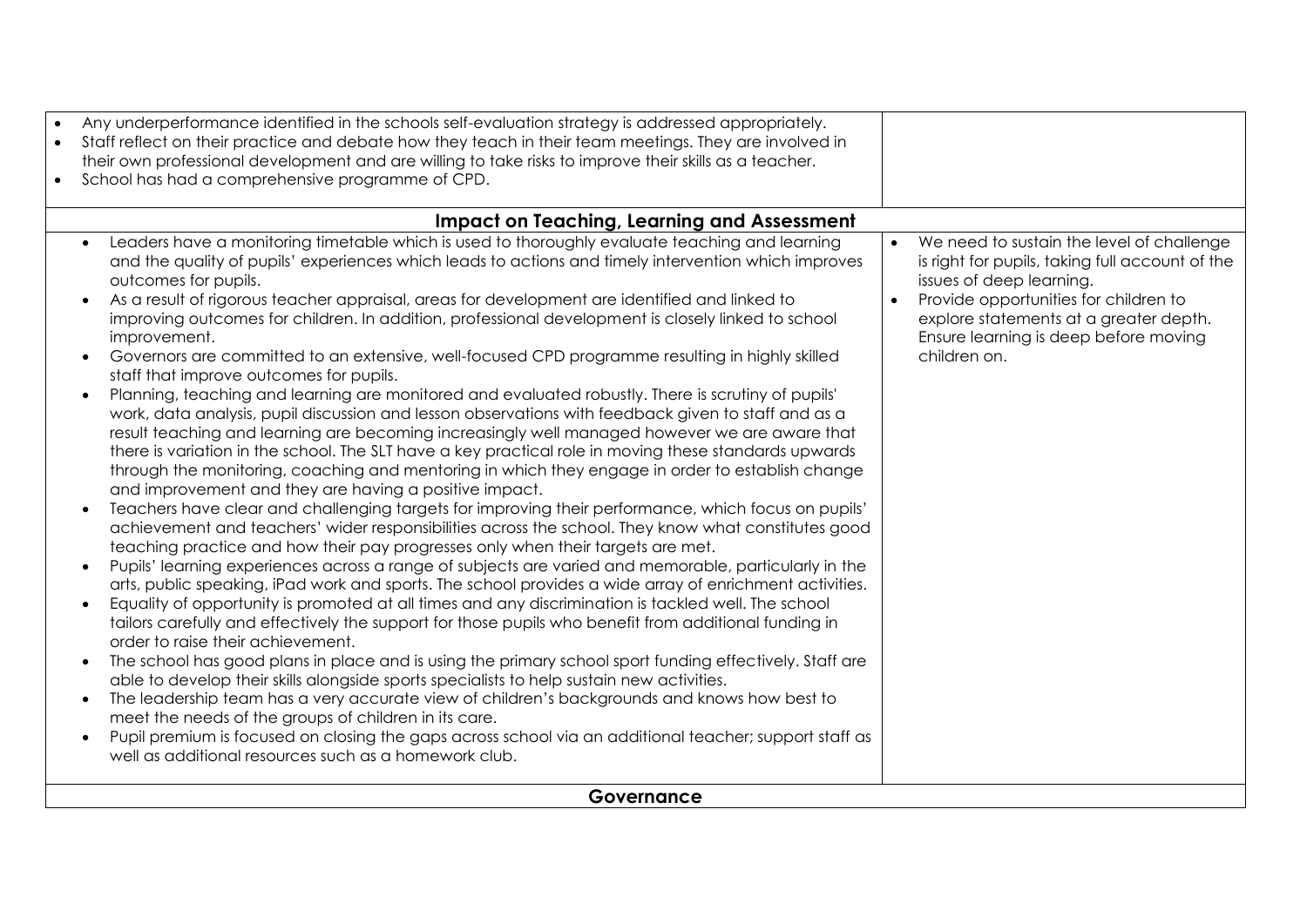| $\bullet$ | Governors use their skills, knowledge and experience to hold senior leaders to account for the quality<br>of teaching and pupils' progress and have an accurate understanding of these aspects. Governors<br>undertake training to enhance the skills relevant to their responsibilities. They are provided with a<br>wealth of data about the school's performance to inform themselves of pupils' standards and<br>progress achieved. They are thorough in ensuring that promotion up the salary scale is justified by<br>staff performance and results. Members of the governing body consider carefully how best to use the<br>pupil premium funding. They check regularly that use of this extra spending is justified by the results<br>arising from the work of the additional staff employed with this money, and that eligible pupils are<br>making the progress intended.<br>Governors have a knowledge of the strengths and areas for development in the quality of teaching<br>based on first hand visits to school and comprehensive and clear information provided to them. They<br>understand the School Improvement priorities.<br>As a result of governors constant drive to improve their leadership and challenge to the school they<br>have engaged the services of a financial advisor and a school improvement service to support their<br>work. This has resulted in governors having a wider understanding of school performance.<br>The governing body meets regularly and carries out its statutory duties efficiently. School holds<br>certification of Financial Management of Systems in Schools (FMSIS).<br>Governors take advantage of training opportunities provided and the training log is updated.<br>The school has had a review of governance in July 2017. | Implement the action plan from the<br>$\bullet$<br>governance review |
|-----------|---------------------------------------------------------------------------------------------------------------------------------------------------------------------------------------------------------------------------------------------------------------------------------------------------------------------------------------------------------------------------------------------------------------------------------------------------------------------------------------------------------------------------------------------------------------------------------------------------------------------------------------------------------------------------------------------------------------------------------------------------------------------------------------------------------------------------------------------------------------------------------------------------------------------------------------------------------------------------------------------------------------------------------------------------------------------------------------------------------------------------------------------------------------------------------------------------------------------------------------------------------------------------------------------------------------------------------------------------------------------------------------------------------------------------------------------------------------------------------------------------------------------------------------------------------------------------------------------------------------------------------------------------------------------------------------------------------------------------------------------------------------------------------------------------|----------------------------------------------------------------------|
|           | <b>Curricular impact, including SMSCD</b>                                                                                                                                                                                                                                                                                                                                                                                                                                                                                                                                                                                                                                                                                                                                                                                                                                                                                                                                                                                                                                                                                                                                                                                                                                                                                                                                                                                                                                                                                                                                                                                                                                                                                                                                                         |                                                                      |
|           | The curriculum is broad and balanced and meets all the National Curriculum requirements.                                                                                                                                                                                                                                                                                                                                                                                                                                                                                                                                                                                                                                                                                                                                                                                                                                                                                                                                                                                                                                                                                                                                                                                                                                                                                                                                                                                                                                                                                                                                                                                                                                                                                                          |                                                                      |
|           | The school's curriculum is well organised, imaginative and provides good opportunities for learning for<br>all groups of pupils.                                                                                                                                                                                                                                                                                                                                                                                                                                                                                                                                                                                                                                                                                                                                                                                                                                                                                                                                                                                                                                                                                                                                                                                                                                                                                                                                                                                                                                                                                                                                                                                                                                                                  |                                                                      |
|           | The curriculum provides a broad range of experiences that contribute well to the pupils'                                                                                                                                                                                                                                                                                                                                                                                                                                                                                                                                                                                                                                                                                                                                                                                                                                                                                                                                                                                                                                                                                                                                                                                                                                                                                                                                                                                                                                                                                                                                                                                                                                                                                                          |                                                                      |
|           | achievement and to their spiritual, moral, social and cultural development. The principles of British                                                                                                                                                                                                                                                                                                                                                                                                                                                                                                                                                                                                                                                                                                                                                                                                                                                                                                                                                                                                                                                                                                                                                                                                                                                                                                                                                                                                                                                                                                                                                                                                                                                                                             |                                                                      |
|           | values are inherent in what we do. The religious nature of our school helps in this respect but do give<br>a great deal of attention to aspects of fairness; tolerance, especially of others' views and show pride                                                                                                                                                                                                                                                                                                                                                                                                                                                                                                                                                                                                                                                                                                                                                                                                                                                                                                                                                                                                                                                                                                                                                                                                                                                                                                                                                                                                                                                                                                                                                                                |                                                                      |
|           | and respect for being part of British society.                                                                                                                                                                                                                                                                                                                                                                                                                                                                                                                                                                                                                                                                                                                                                                                                                                                                                                                                                                                                                                                                                                                                                                                                                                                                                                                                                                                                                                                                                                                                                                                                                                                                                                                                                    |                                                                      |
| $\bullet$ | Throughout the school there are effective opportunities for all children, including those with SEN, to be<br>taught skills related to each subject.                                                                                                                                                                                                                                                                                                                                                                                                                                                                                                                                                                                                                                                                                                                                                                                                                                                                                                                                                                                                                                                                                                                                                                                                                                                                                                                                                                                                                                                                                                                                                                                                                                               |                                                                      |
| $\bullet$ | School leaders ensure the curriculum is well managed and tailored to meet pupils' needs. Key                                                                                                                                                                                                                                                                                                                                                                                                                                                                                                                                                                                                                                                                                                                                                                                                                                                                                                                                                                                                                                                                                                                                                                                                                                                                                                                                                                                                                                                                                                                                                                                                                                                                                                      |                                                                      |
|           | literacy and numeracy skills are developed across the whole curriculum. Pupils have opportunities to                                                                                                                                                                                                                                                                                                                                                                                                                                                                                                                                                                                                                                                                                                                                                                                                                                                                                                                                                                                                                                                                                                                                                                                                                                                                                                                                                                                                                                                                                                                                                                                                                                                                                              |                                                                      |
|           | discuss national and international events from a moral and social viewpoint and to learn about<br>different traditions and cultures. These opportunities add much to the pupils' spiritual, moral social                                                                                                                                                                                                                                                                                                                                                                                                                                                                                                                                                                                                                                                                                                                                                                                                                                                                                                                                                                                                                                                                                                                                                                                                                                                                                                                                                                                                                                                                                                                                                                                          |                                                                      |
|           | and cultural development and awareness.                                                                                                                                                                                                                                                                                                                                                                                                                                                                                                                                                                                                                                                                                                                                                                                                                                                                                                                                                                                                                                                                                                                                                                                                                                                                                                                                                                                                                                                                                                                                                                                                                                                                                                                                                           |                                                                      |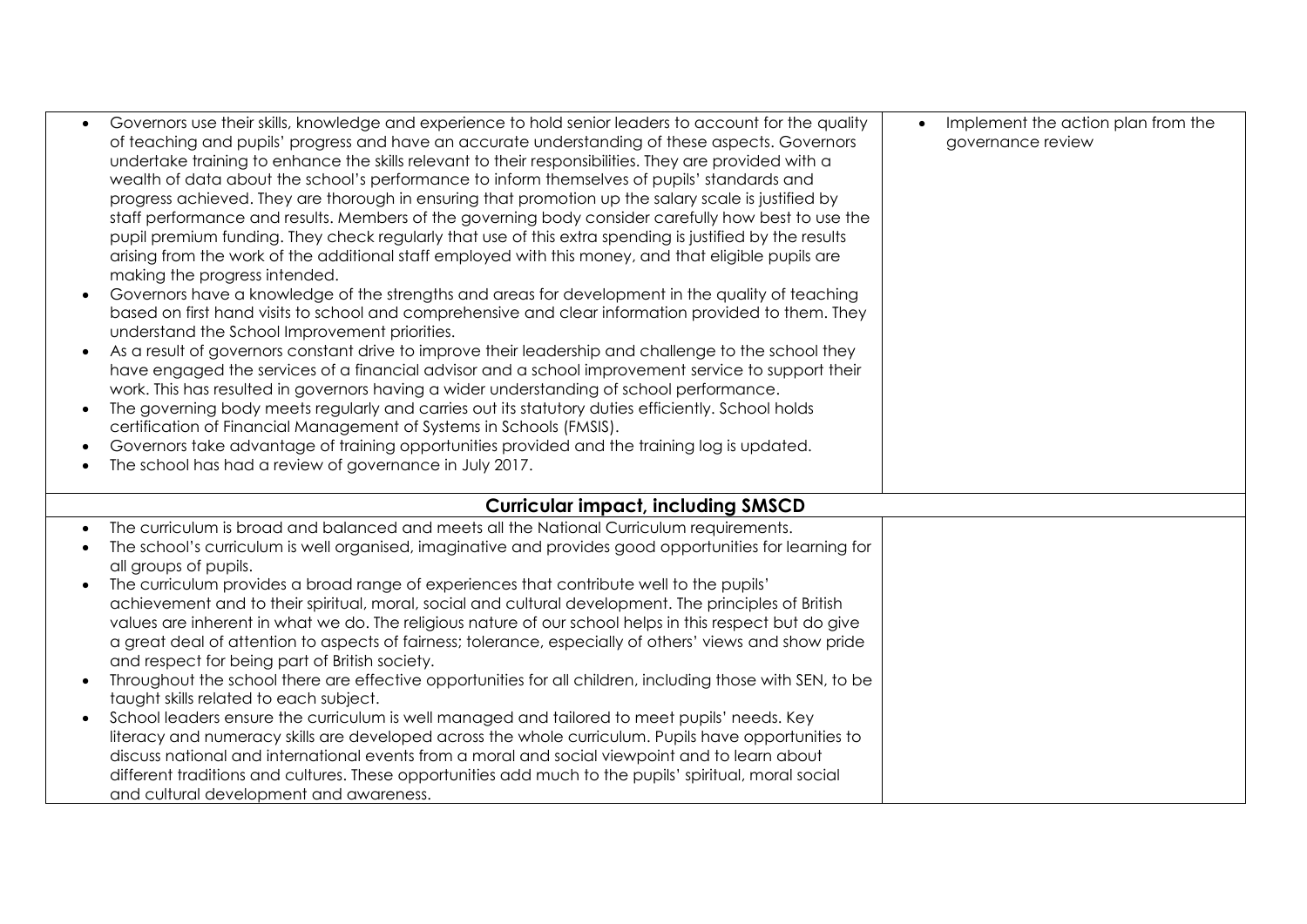| The role of subject leaders is well developed and results in clear self-evaluation and identification of<br>next steps. Some subject leaders have taken part in leadership programmes and have gone on to<br>more senior roles.<br>The curriculum supports the pupils' acquisition of basic skills, therefore improving standards in reading,<br>writing and maths by the end of all key stages.                                                                                                                                                                                                                                                                                                                                                                                                                                                                                                                                                                                                                                                                                                                                                                                                                                                                                                                                                                                                                                                    |                                                                                                                                                                                                  |
|-----------------------------------------------------------------------------------------------------------------------------------------------------------------------------------------------------------------------------------------------------------------------------------------------------------------------------------------------------------------------------------------------------------------------------------------------------------------------------------------------------------------------------------------------------------------------------------------------------------------------------------------------------------------------------------------------------------------------------------------------------------------------------------------------------------------------------------------------------------------------------------------------------------------------------------------------------------------------------------------------------------------------------------------------------------------------------------------------------------------------------------------------------------------------------------------------------------------------------------------------------------------------------------------------------------------------------------------------------------------------------------------------------------------------------------------------------|--------------------------------------------------------------------------------------------------------------------------------------------------------------------------------------------------|
| Safeguarding                                                                                                                                                                                                                                                                                                                                                                                                                                                                                                                                                                                                                                                                                                                                                                                                                                                                                                                                                                                                                                                                                                                                                                                                                                                                                                                                                                                                                                        |                                                                                                                                                                                                  |
| The school's arrangements for safeguarding pupils are highly effective. Leaders have created<br>vigilance where pupils' welfare is actively noted. Safer practice in recruitment is reflected at every<br>stage of the recruitment process, vetting checks on intended new appointees, particularly identity<br>and qualification checks, DBS checks and right to work in England checks.<br>The staff is trained to ensure that they provide high quality support for all pupils. Any learners at risk are<br>identified early and effective arrangements put in place to keep them engaged.<br>The school has policies and procedures to ensure pupil safeguarding. These are known to all staff and<br>there is clear management responsibility in relation to child protection, including relevant designated<br>staff. The single central record is in place and regularly monitored and updated. Records of any<br>racist, sexist and homophobic incidents are kept and reported to governors.<br>The school leadership is rigorous in ensuring that the well-being of pupils is central to its thinking.<br>We keep abreast of new procedures and requirements related to safeguarding issues.<br>"It was great to work with children and staff who were so up for everything. Credit to you, they had more<br>knowledge that some of the school children and staff we see and it was obvious that you take Safeguarding<br>very seriously." | Continuously review and evaluate existing<br>$\bullet$<br>practice to ensure consistency and<br>effectiveness.<br>Ensure any new staff or governors are fully<br>aware of policies and practice. |
| Jan and Janice (Child line)                                                                                                                                                                                                                                                                                                                                                                                                                                                                                                                                                                                                                                                                                                                                                                                                                                                                                                                                                                                                                                                                                                                                                                                                                                                                                                                                                                                                                         |                                                                                                                                                                                                  |

| <b>EARLY YEARS PROVISION</b>                                                                                                                                                                                                                                                                                                                                                                                                                      |                                                                                                                                           |
|---------------------------------------------------------------------------------------------------------------------------------------------------------------------------------------------------------------------------------------------------------------------------------------------------------------------------------------------------------------------------------------------------------------------------------------------------|-------------------------------------------------------------------------------------------------------------------------------------------|
| The effectiveness of the Early Years provision is outstanding because:                                                                                                                                                                                                                                                                                                                                                                            | To remain outstanding                                                                                                                     |
| <b>Progress</b>                                                                                                                                                                                                                                                                                                                                                                                                                                   |                                                                                                                                           |
| Our early assessments on entry show the majority of pupils are attaining well below expected<br>$\bullet$<br>level for their age.<br>From starting points, most children in early years make considerably strong progress. The<br>$\bullet$<br>percentage of children achieving a good level of development was 59% in 2015 and this rose to<br>73% in 2016 which reflects the high quality teaching and provision in our setting. This was above | • Continue to maintain and develop the<br>% of children achieving a GLD to<br>continuously compare favorably with<br>and exceed national. |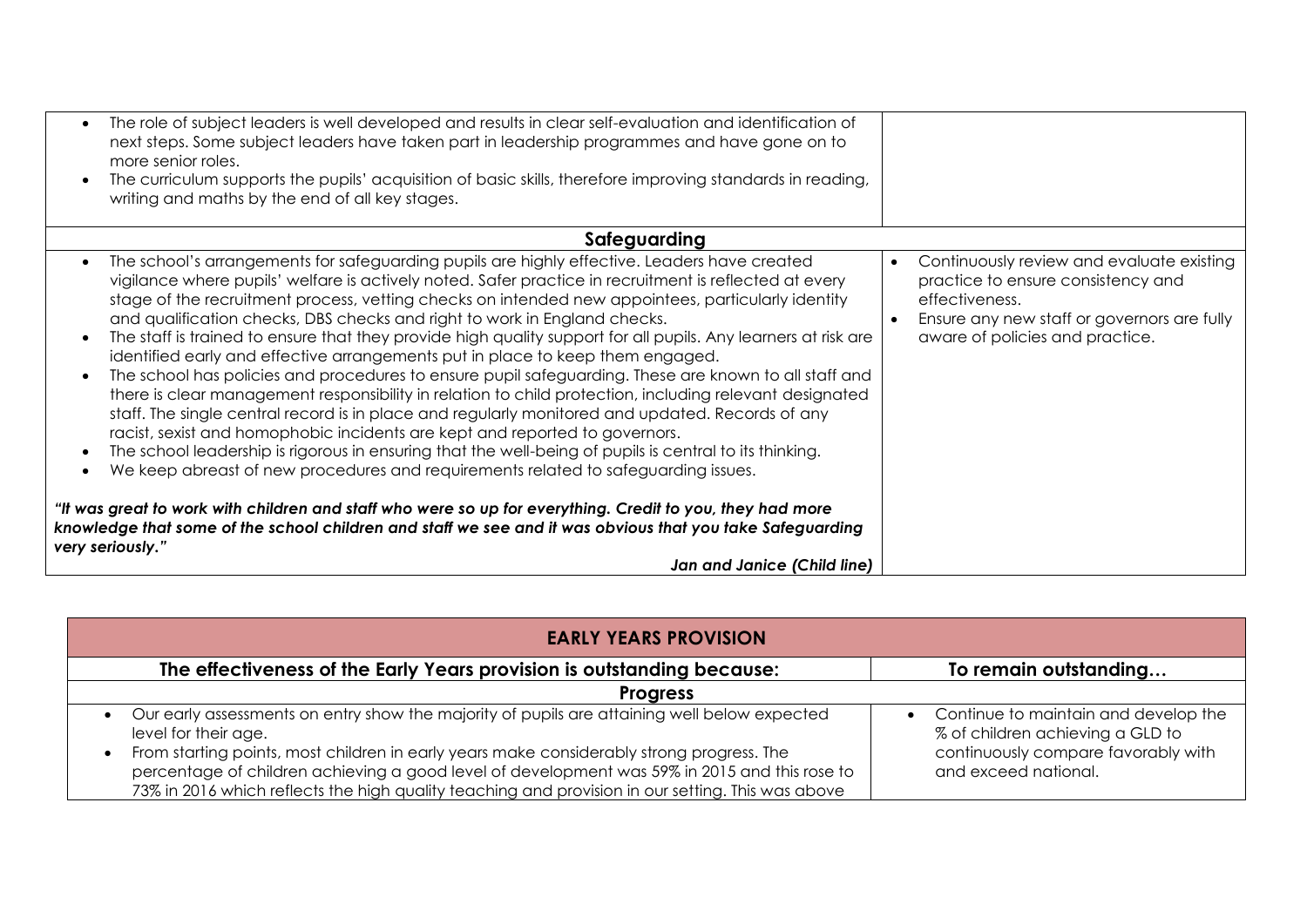|           | national for the first time and shows improvement over time in standards by the end of EY,<br>despite consistently low starting points for children. In 2017 GLD has shown a slight decrease at<br>67%.<br>67% of SEN children (4/6) gained GLD in 2017.<br>$\bullet$<br>PSE and maths had the highest percentage expected or exceeding and we still need to improve<br>other areas to continue to compare favourably or exceed national, particularly art and design.<br>At the end of Reception we aim for all children other than those with cognitive developmental<br>delay to attain a Good Level of Development. Socio-economic challenges faced by pupils can<br>often impact on progress.<br>All adults have high expectations of pupils based on accurate assessment of pupil's skills,<br>$\bullet$                                                                                                                         |                                                                                                                                                          |
|-----------|----------------------------------------------------------------------------------------------------------------------------------------------------------------------------------------------------------------------------------------------------------------------------------------------------------------------------------------------------------------------------------------------------------------------------------------------------------------------------------------------------------------------------------------------------------------------------------------------------------------------------------------------------------------------------------------------------------------------------------------------------------------------------------------------------------------------------------------------------------------------------------------------------------------------------------------|----------------------------------------------------------------------------------------------------------------------------------------------------------|
|           | knowledge and understanding when they join the school.<br>Moderation in July 2017, showed that all areas of the EYFS were verified.<br>$\bullet$<br>"Debra Welsby, is an excellent leader and very passionate about her roles and responsibilities."                                                                                                                                                                                                                                                                                                                                                                                                                                                                                                                                                                                                                                                                                   |                                                                                                                                                          |
|           | <b>Glyns Lees (SEO and Educational Consultant)</b>                                                                                                                                                                                                                                                                                                                                                                                                                                                                                                                                                                                                                                                                                                                                                                                                                                                                                     |                                                                                                                                                          |
|           | <b>Groups</b>                                                                                                                                                                                                                                                                                                                                                                                                                                                                                                                                                                                                                                                                                                                                                                                                                                                                                                                          |                                                                                                                                                          |
|           | Assessment of pupils is accurate and based on high quality observations. We constantly track the<br>$\bullet$<br>progress of all our children against key statements of the Prime and Specific areas of learning.<br>In addition, the learning journals aid our analysis of the progress being made.<br>$\bullet$<br>Pupil groupings remain fluid and are reviewed and adapted where required.<br>$\bullet$<br>The class teacher identifies groups of children in danger of not achieving the ELG and designs a<br>$\bullet$<br>programme of study to support and facilitate pupil progress.<br>Early Years staff hold weekly meetings to evaluate the provision offered and to discuss pupil<br>$\bullet$<br>progress and identify changes needed to close the gaps in learning.<br>Provision for all areas of learning is effectively planned based on sharply focused assessments of<br>$\bullet$<br>children's prior achievements. | Pupils need to continue to receive<br>$\bullet$<br>quality adult interactions in order to<br>challenge them even more.                                   |
|           | <b>Curriculum and Environment</b>                                                                                                                                                                                                                                                                                                                                                                                                                                                                                                                                                                                                                                                                                                                                                                                                                                                                                                      |                                                                                                                                                          |
| $\bullet$ | Planning is thorough and is child centered and takes account of the wide range of abilities across<br>the setting. Highly challenging activities are provided from which children can choose free flow<br>between the inside and outside learning environments.<br>Our children benefit from varied and imaginative experiences that meet their needs exceedingly                                                                                                                                                                                                                                                                                                                                                                                                                                                                                                                                                                      | Continue develop our highly stimulating<br>$\bullet$<br>environment and strong curriculum which<br>provides rich, varies and imaginative<br>experiences. |
|           | well. As each new experience is introduced, the teachers model, alongside other adults, the<br>language, play and learning they expect.                                                                                                                                                                                                                                                                                                                                                                                                                                                                                                                                                                                                                                                                                                                                                                                                |                                                                                                                                                          |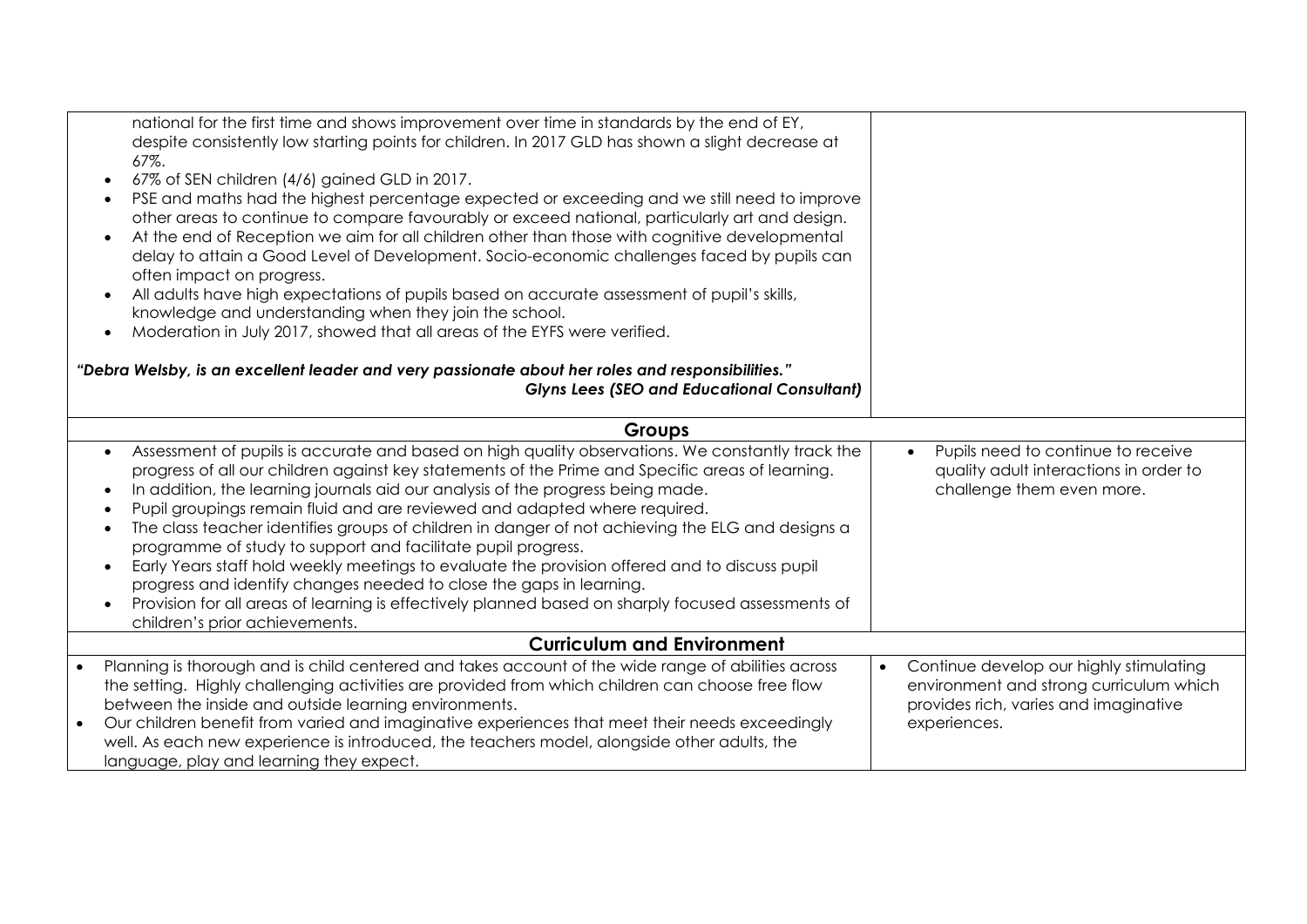|           | This is so that expectations are as high when the children are accessing continuous provision and<br>teaching groups with the support staff. Each area of continuous provision has guidance for all adults<br>in terms of questions and vocabulary that will challenge each ability level.                                                                                                                                                                            |                                                                                                                                                                                                                                  |
|-----------|-----------------------------------------------------------------------------------------------------------------------------------------------------------------------------------------------------------------------------------------------------------------------------------------------------------------------------------------------------------------------------------------------------------------------------------------------------------------------|----------------------------------------------------------------------------------------------------------------------------------------------------------------------------------------------------------------------------------|
|           | <b>Teaching</b>                                                                                                                                                                                                                                                                                                                                                                                                                                                       |                                                                                                                                                                                                                                  |
|           | The quality of interactions between adults and children are of a consistent quality. This supports<br>accelerated learning.<br>Teaching is consistently of a very high quality and is highly responsive to the needs of the children.                                                                                                                                                                                                                                 |                                                                                                                                                                                                                                  |
|           | Assessment                                                                                                                                                                                                                                                                                                                                                                                                                                                            |                                                                                                                                                                                                                                  |
|           | Learning opportunities are well planned and based on accurate assessments and observations<br>carried out by all our staff.                                                                                                                                                                                                                                                                                                                                           | Ensure practitioners continue to use regular<br>and precise assessments of pupil's learning<br>and development (through the new system<br>of Target Tracker) to plan activities that are<br>suitably challenging for all pupils. |
|           | Learning                                                                                                                                                                                                                                                                                                                                                                                                                                                              |                                                                                                                                                                                                                                  |
| $\bullet$ | The relationships between staff and pupils and pupil to pupil is strong. There is both a real warmth<br>and buzz to our Early Years setting.<br>Children are encouraged to develop their learning through adult directed activities, child directed<br>activities and independent learning opportunities.<br>Activities are challenging and stimulating and there a variety of opportunities for varied, rich and<br>imaginative learning evident within the setting. |                                                                                                                                                                                                                                  |
|           | <b>Behaviour</b>                                                                                                                                                                                                                                                                                                                                                                                                                                                      |                                                                                                                                                                                                                                  |
| $\bullet$ | Children settle quickly into the routines of school and display positive attitudes at work and play.<br>We are extremely successful in quickly fostering high levels of self-control, co-operation and respect<br>so that the unit is harmonious and incidents of inappropriate behaviour are rare.<br>We use the outdoor area well to allow the children to make safe choices with support e.g. how to lift,<br>carry and build with large objects.                  |                                                                                                                                                                                                                                  |
|           | <b>Safety</b>                                                                                                                                                                                                                                                                                                                                                                                                                                                         |                                                                                                                                                                                                                                  |
|           | In addition to aspects outlined in the rest of the SES:                                                                                                                                                                                                                                                                                                                                                                                                               |                                                                                                                                                                                                                                  |